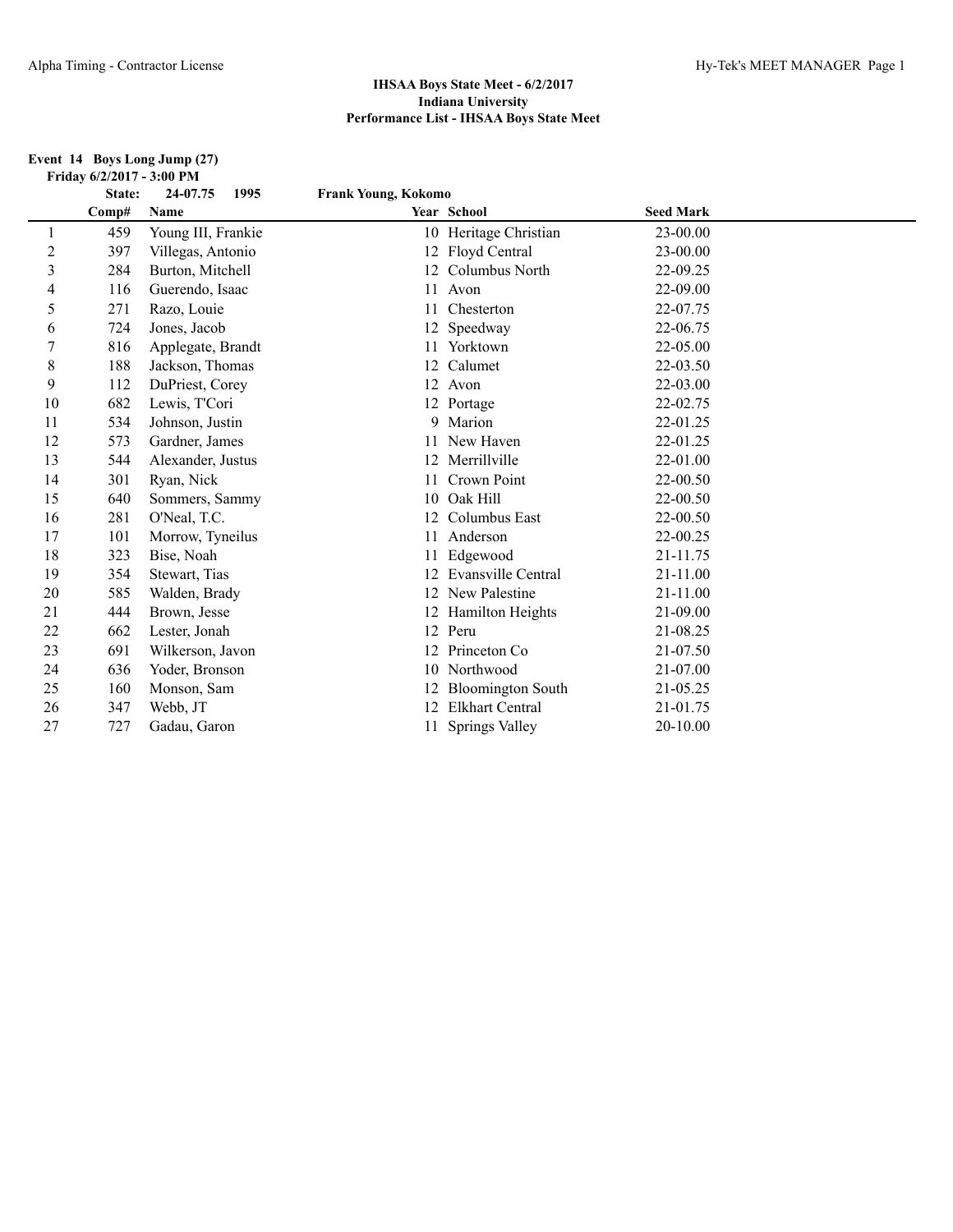#### **Event 16 Boys Pole Vault (27) Friday 6/2/2017 - 3:00 PM**

|                | State: | $17 - 06$<br>2015   | Deakin Volz, Bloomington South |                           |                  |  |
|----------------|--------|---------------------|--------------------------------|---------------------------|------------------|--|
|                | Comp#  | Name                |                                | Year School               | <b>Seed Mark</b> |  |
|                | 426    | Crum, Colton        | 11                             | Frankfort                 | 16-06.00         |  |
| $\overline{c}$ | 815    | Williamson, Wiiliam | 12                             | Winamac Community         | 16-02.00         |  |
| 3              | 200    | Lipe, Ryan          |                                | 12 Carmel                 | 15-09.00         |  |
| $\overline{4}$ | 398    | Zeinemann, Kyle     |                                | 12 Floyd Central          | $15-02.00$       |  |
| 5              | 318    | Bertke, Mark        | 12                             | East Central              | 14-06.00         |  |
| 6              | 492    | Cappola, Anthony    | 12                             | Jeffersonville            | 14-06.00         |  |
| 7              | 155    | Coryea, Jacob       | 12                             | <b>Bloomington South</b>  | 14-06.00         |  |
| 8              | 199    | Lipe, Mitch         |                                | 12 Carmel                 | 14-06.00         |  |
| 9              | 789    | Haack, Peyton       | 12                             | Westfield                 | 14-03.00         |  |
| 10             | 810    | Ballain, Jacob      | 12                             | Whiteland Co              | 14-03.00         |  |
| 11             | 278    | Wood, Sam           | 9                              | Churubusco                | 14-03.00         |  |
| 12             | 187    | Ritz, Colton        | 11                             | <b>Brownstown Central</b> | 14-00.00         |  |
| 13             | 511    | Weimer, Brennen     |                                | 12 Lakeland               | 13-09.00         |  |
| 14             | 812    | Gaertner, Zach      | 12                             | Whiteland Co.             | 13-09.00         |  |
| 15             | 288    | Kleinhenz, Brigham  | 11                             | Columbus North            | 13-09.00         |  |
| 16             | 523    | Stone, Nathan       |                                | 10 Lawrence North         | 13-06.00         |  |
| 17             | 438    | Demoya, Lucas       |                                | 11 Goshen                 | 13-06.00         |  |
| 18             | 744    | Jaremczuk, Devin    |                                | 12 Valparaiso             | 13-06.00         |  |
| 19             | 679    | Bondon, Jacob       |                                | 11 Portage                | 13-06.00         |  |
| 20             | 270    | Raffin, Ben         |                                | 12 Chesterton             | 13-06.00         |  |
| 21             | 166    | Wheatley, Eric      | 9                              | Borden                    | 13-06.00         |  |
| 22             | 423    | Hill, Ahmaud        |                                | 12 Fort Wayne Wayne       | 13-06.00         |  |
| 23             | 375    | Puckett, Logan      | 11                             | Evansville R              | 13-06.00         |  |
| 24             | 319    | Turner, Aren        | 11                             | Eastern (Gre              | 13-03.00         |  |
| 25             | 468    | Dochee, Jalen       | 12                             | Indianapolis              | 13-00.00         |  |
| 26             | 660    | Zahner, Trey        |                                | 12 Penn                   | 13-00.00         |  |
| 27             | 167    | Rhodes, Isaac       |                                | 12 Brebeuf Jesuit         | 13-00.00         |  |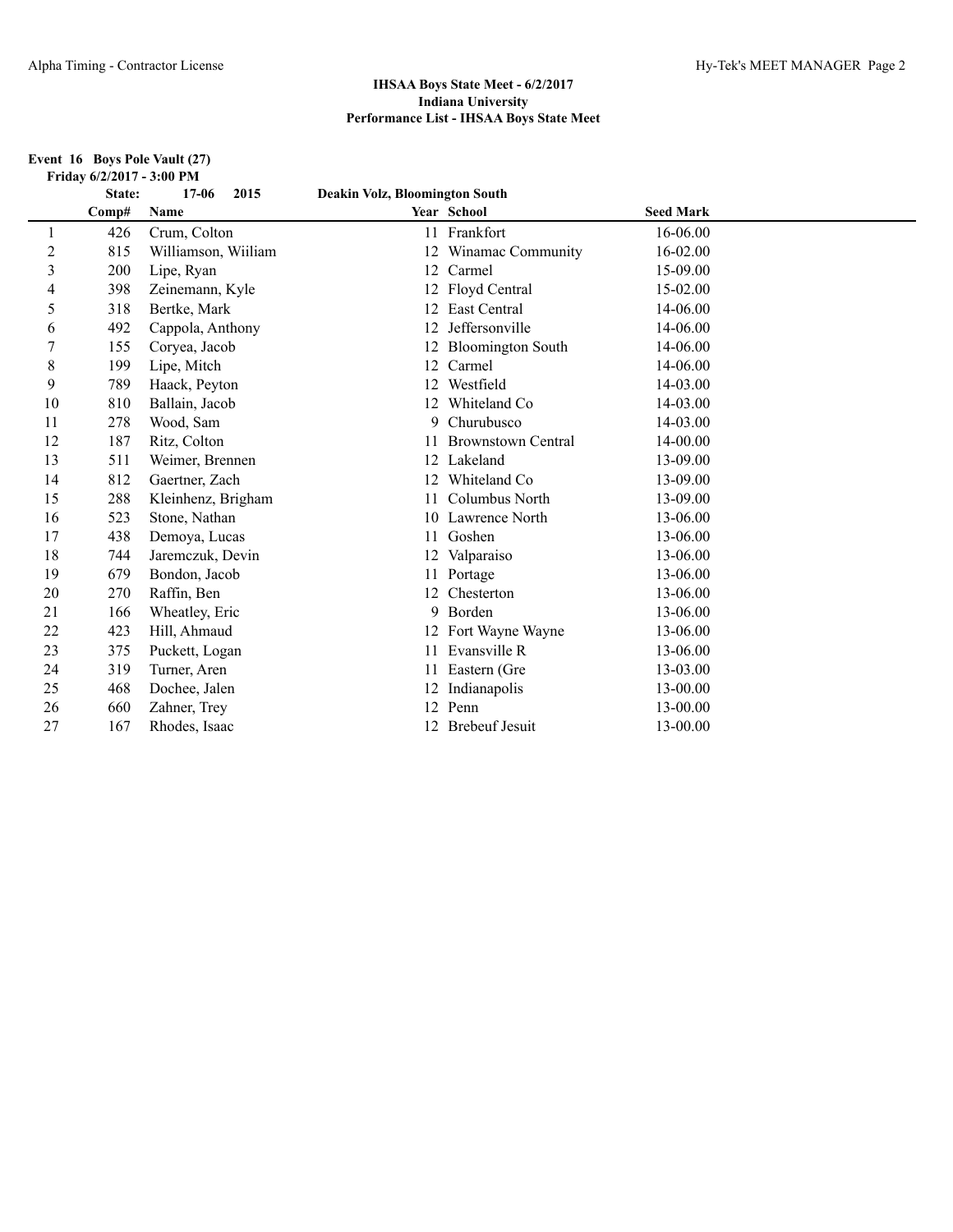#### **Event 12 Boys Discus Throw (27) Friday 6/2/2017 - 3:00 PM**

|    | State: | 217-01<br>1993    | John Schulte, Hanover Central |                          |                  |  |
|----|--------|-------------------|-------------------------------|--------------------------|------------------|--|
|    | Comp#  | Name              |                               | Year School              | <b>Seed Mark</b> |  |
| 1  | 139    | Calvin, Logan     |                               | 12 Bloomington North     | 173-01           |  |
| 2  | 609    | Muhwanga, Chard   |                               | 12 North Centra          | 172-05           |  |
| 3  | 460    | Ray, Nick         |                               | 12 Hobart                | 171-00           |  |
| 4  | 811    | Emberton, Ryder   | 12                            | Whiteland Co             | 169-01           |  |
| 5  | 784    | Gilbert, Tyler    | 11                            | Western                  | $167 - 10$       |  |
| 6  | 467    | Maness, Noah      |                               | 12 Indian Creek          | 165-04           |  |
| 7  | 364    | Boots, Michael    |                               | Evansville M             | 162-02           |  |
| 8  | 399    | Cline, Zach       |                               | 12 Forest Park           | 161-08           |  |
| 9  | 204    | Sharp, Bryce      | 12                            | Carmel                   | 161-08           |  |
| 10 | 156    | Dodrill, Jonathan | 11                            | <b>Bloomington South</b> | 160-08           |  |
| 11 | 137    | Hughes, Brennan   | 12                            | Bloomfield               | 160-02           |  |
| 12 | 821    | Clark, Bennett    |                               | Zionsville               | 159-03           |  |
| 13 | 642    | Mader, Donnie     |                               | Owen Valley              | 159-00           |  |
| 14 | 179    | Humes, Devin      |                               | Brownsburg               | 157-03           |  |
| 15 | 385    | Kosegi, Cameron   |                               | 12 Fishers               | 156-10           |  |
| 16 | 185    | Thomas, Reis      |                               | 10 Brownsburg            | 156-08           |  |
| 17 | 473    | Smith, James      |                               | 12 Indianapolis          | 156-07           |  |
| 18 | 102    | Patterson, Jaleel |                               | 12 Anderson              | 156-05.50        |  |
| 19 | 677    | Kiser, Jack       |                               | 10 Pioneer               | 155-02           |  |
| 20 | 321    | Thompson, Jacob   | 12                            | Eastside                 | 152-10           |  |
| 21 | 277    | Simmons, Brayden  |                               | Churubusco               | 152-07           |  |
| 22 | 696    | English, Will     |                               | 12 Roncalli              | 152-00           |  |
| 23 | 508    | Taylor, Michael   |                               | 12 Lake Central          | 152-00           |  |
| 24 | 401    | Howe, Daniel      |                               | 12 Fort Wayne B          | 150-07           |  |
| 25 | 273    | Van Drie, James   | 12                            | Chesterton               | 150-01           |  |
| 26 | 561    | Maier, Cameron    | 12                            | Mt. Vernon (Posey)       | 148-04           |  |
| 27 | 442    | Wang, Andy        |                               | 12 Goshen                | 147-11           |  |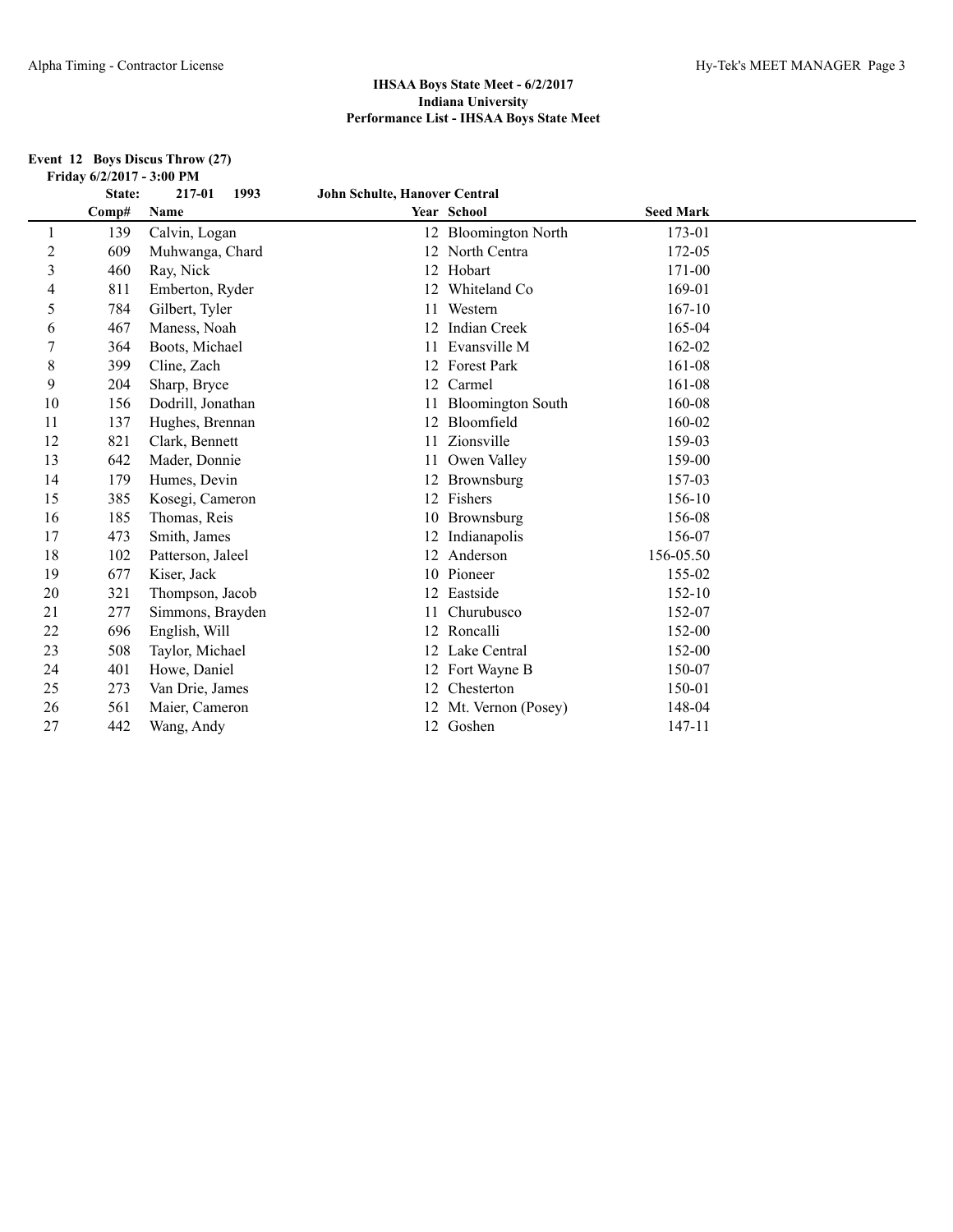#### **Event 13 Boys Shot Put (27) Friday 6/2/2017 - 3:30 PM**

|                | State: | 66-08.50<br>1997  | Jeremy Allen, Pike |                           |                  |  |
|----------------|--------|-------------------|--------------------|---------------------------|------------------|--|
|                | Comp#  | Name              |                    | Year School               | <b>Seed Mark</b> |  |
| 1              | 139    | Calvin, Logan     |                    | 12 Bloomington North      | 60-05.50         |  |
| $\overline{c}$ | 781    | Karlaftas, George |                    | 10 West Lafayette         | 59-01.25         |  |
| $\mathfrak{Z}$ | 553    | Stubbs, Alfred    |                    | 12 Merrillville           | 57-09.00         |  |
| 4              | 811    | Emberton, Ryder   | 12                 | Whiteland Co              | 57-02.00         |  |
| 5              | 460    | Ray, Nick         | 12                 | Hobart                    | 55-08.50         |  |
| 6              | 290    | Tennyson, Coleman | 12                 | Columbus North            | 54-08.50         |  |
| $\overline{7}$ | 593    | Hartmann, Drew    |                    | 12 Noblesville            | 54-00.75         |  |
| 8              | 637    | Blackwell, Curtis |                    | 12 Norwell                | 53-11.50         |  |
| 9              | 186    | Barnes, Joe       | 12                 | <b>Brownstown Central</b> | 53-07.50         |  |
| 10             | 549    | Norton, Brett     | 11                 | Merrillville              | 53-06.00         |  |
| 11             | 494    | Overton, Dayna    |                    | Jeffersonville            | 53-04.75         |  |
| 12             | 245    | Daming, Austin    | 11                 | Center Grove              | 53-03.75         |  |
| 13             | 726    | Bates, Jacob      | 12                 | Springs Valley            | 53-03.50         |  |
| 14             | 441    | Tauteris, Brock   | 11                 | Goshen                    | 53-01.00         |  |
| 15             | 524    | Paris, Mason      |                    | Lawrenceburg              | 53-00.75         |  |
| 16             | 463    | Coolman, Jared    |                    | Huntington North          | 53-00.75         |  |
| 17             | 478    | Jillinai, Emeka   | 11                 | Indianapolis              | 52-11.75         |  |
| 18             | 130    | Campbell, Isaiah  | 12                 | <b>Ben Davis</b>          | 52-08.00         |  |
| 19             | 831    | Zinn, Grayson     | 11                 | Zionsville                | 52-04.00         |  |
| 20             | 597    | Alyea, Ethan      |                    | 10 North Centra           | 52-03.00         |  |
| 21             | 677    | Kiser, Jack       |                    | 10 Pioneer                | 51-09.50         |  |
| 22             | 609    | Muhwanga, Chard   |                    | 12 North Centra           | 51-07.00         |  |
| 23             | 813    | Howard, Gavin     |                    | 12 Whitko                 | 51-04.25         |  |
| 24             | 457    | Foster, Jeshua    |                    | 12 Heritage               | 50-03.25         |  |
| 25             | 400    | Schuler, Andrew   |                    | <b>Forest Park</b>        | 49-05.50         |  |
| 26             | 225    | Bailey, Bryce     | 12                 | Castle                    | 48-09.50         |  |
| 27             | 694    | Oberhausen, Micah |                    | 12 Providence             | 48-07.50         |  |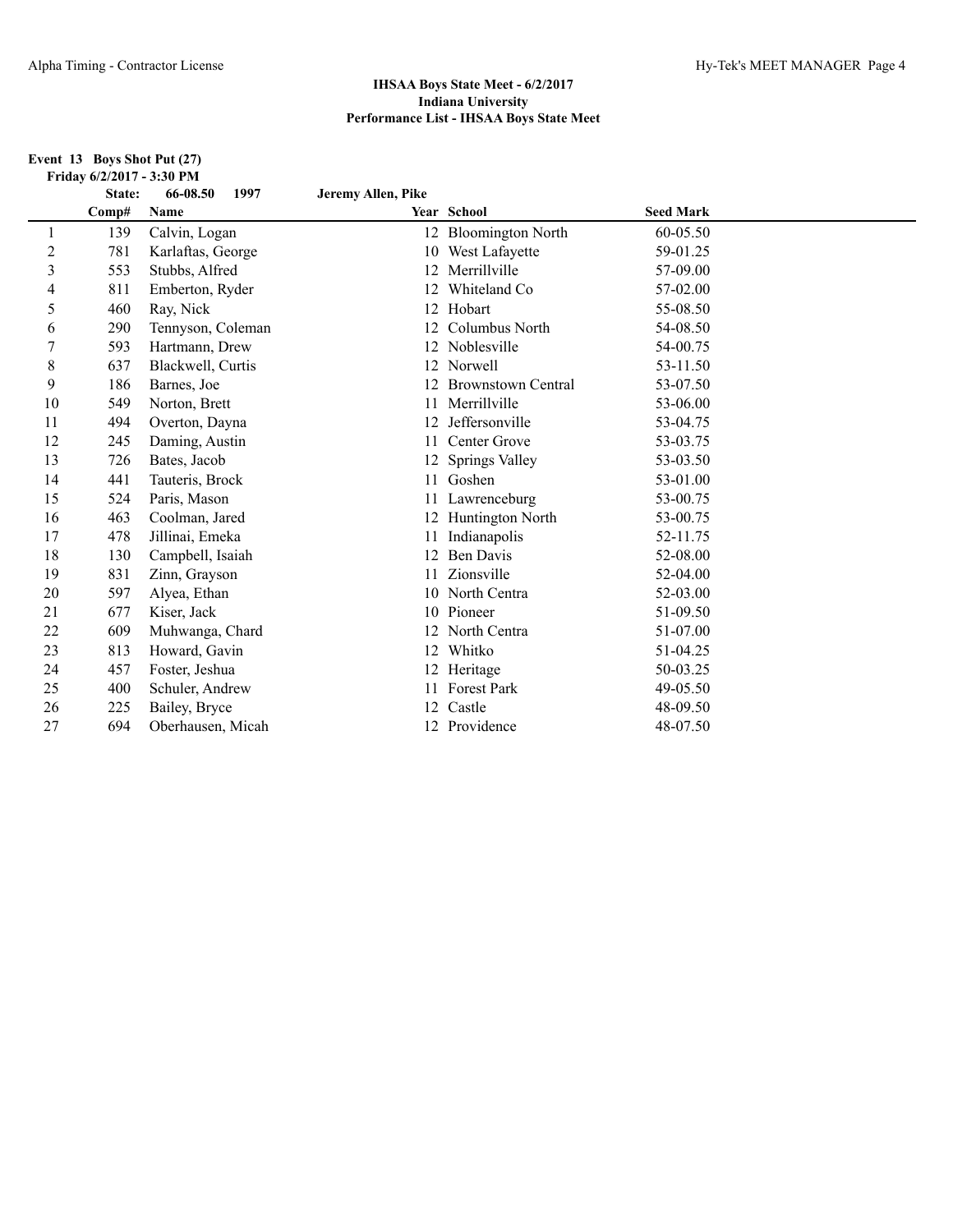#### **Event 15 Boys High Jump (27) Friday 6/2/2017 - 3:30 PM**

|                | State: | $7 - 01.25$<br>1977 | <b>Jeff Woodard, New Albany</b> |                    |                  |  |
|----------------|--------|---------------------|---------------------------------|--------------------|------------------|--|
|                | State: | $7 - 01.25$<br>1980 | <b>Ron Jones, Mt Vernon</b>     |                    |                  |  |
|                | State: | $7 - 01.25$<br>1980 | <b>Adam Shumpert, Peru</b>      |                    |                  |  |
|                | Comp#  | Name                |                                 | Year School        | <b>Seed Mark</b> |  |
| 1              | 678    | Patterson, Nate     |                                 | 11 Plymouth        | $6 - 10.00$      |  |
| $\overline{c}$ | 320    | Eberle, Brandon     |                                 | 12 Eastern (Pekin) | $6 - 09.00$      |  |
| 3              | 315    | Brown, Isaac        | 11                              | Dekalb             | 6-07.00          |  |
| 4              | 692    | Wilkerson, Stephan  |                                 | 10 Princeton Co    | $6 - 06.00$      |  |
| 5              | 613    | Waynescott, Ben     | 11                              | North Harrison     | $6 - 06.00$      |  |
| 6              | 750    | Branam, Kaden       |                                 | 12 Waldron         | 6-05.00          |  |
| 7              | 556    | McGill, Keyshawn    | 11                              | Michigan City      | 6-04.00          |  |
| 8              | 558    | Jenkins, Matthew    | 11                              | Mitchell           | $6 - 04.00$      |  |
| 9              | 498    | Pawlak, Sam         | 12                              | Jimtown            | $6-04.00$        |  |
| 10             | 785    | Benson, Logan       | 10 <sup>1</sup>                 | Western Boone      | $6 - 04.00$      |  |
| 11             | 662    | Lester, Jonah       | 12                              | Peru               | $6 - 04.00$      |  |
| 12             | 281    | O'Neal, T.C.        |                                 | 12 Columbus East   | $6 - 04.00$      |  |
| 13             | 280    | Scharpenberg, Alex  |                                 | 10 Columbia City   | 6-04.00          |  |
| 14             | 439    | Johnson, Rummel     |                                 | 12 Goshen          | $6 - 04.00$      |  |
| 15             | 299    | McCormick, Shane    |                                 | 12 Crown Point     | $6 - 04.00$      |  |
| 16             | 671    | Mitchell, Lawrence  |                                 | 10 Pike            | $6 - 03.00$      |  |
| 17             | 573    | Gardner, James      | 11                              | New Haven          | $6 - 03.00$      |  |
| 18             | 700    | Ragon, Seth         | 12                              | Seymour            | $6 - 03.00$      |  |
| 19             | 461    | Myers, Kyle         |                                 | 12 Homestead       | $6 - 03.00$      |  |
| 20             | 292    | Nickelson, Tyrell   | 12                              | Crawford County    | 6-03.00          |  |
| 21             | 493    | Dailey, Victor      | 10                              | Jeffersonville     | $6 - 03.00$      |  |
| 22             | 701    | Euell, Jae          | 10                              | Shelbyville        | $6 - 02.00$      |  |
| 23             | 739    | Anderson, Jordan    |                                 | 10 Valparaiso      | $6 - 02.00$      |  |
| 24             | 670    | Minor, Rahman       |                                 | 12 Pike            | $6 - 02.00$      |  |
| 25             | 559    | Hunter, Reece       |                                 | 12 Monrovia        | 6-01.00          |  |
| 26             | 702    | Glidden, Tommy      | 12                              | Sheridan           | $6 - 01.00$      |  |
| 27             | 317    | Wills, Kyle         |                                 | 11 Delta           | $6 - 01.00$      |  |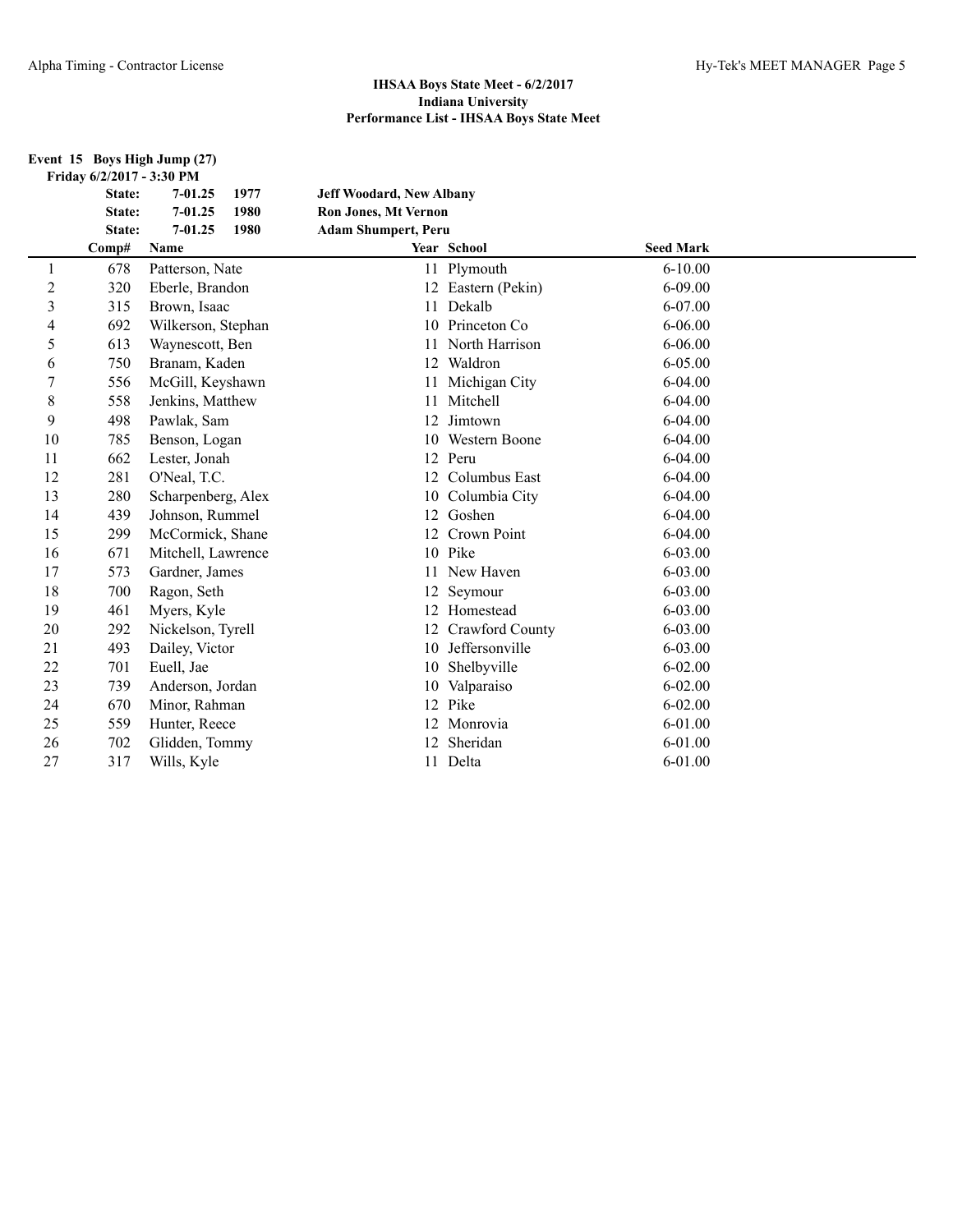#### **Event 1 Boys 4x800 Meter Relay (27) Friday 6/2/2017 - 4:15 PM**

**State: 7:38.62 2011 Lawrence Central, Law. Cental A Turner, C Claflin, M Steele, M Dorsey**

|    | Comp#<br><b>Team</b>                                     |                                | Relay                            | <b>Seed Time</b>                     |
|----|----------------------------------------------------------|--------------------------------|----------------------------------|--------------------------------------|
| 1  | Carmel                                                   |                                | A                                | 7:50.24                              |
|    | 1) #189 Balda, Jon 12                                    | 2) #197 Harris, Trey 11        | 3) #198 Konow, Eli 9             | 4) #206 Tomozawa, Kenji 12           |
|    | 5) #194 Gastineau, Thomas 10                             | 6) #195 Grant, Keelan 11       | 7) #202 Murphy, Colin 11         | 8) #196 Gudgel, Spencer 11           |
| 2  | Zionsville                                               |                                | A                                | 7:52.79                              |
|    | 1) #817 Argentine, Thomas 12                             | 2) #818 Browning, Evan Tate 11 | 3) #826 McCullough, David 11     | 4) #830 Romanyk, Joseph 10           |
|    | 5) #827 Pacovsky, Ripken 12                              | 6) #820 Cash, Adam 11          | 7) #829 Pratt, Robert 9          | 8) #825 Martin, Jackson 12           |
| 3  | Fishers                                                  |                                | A                                | 7:53.69                              |
|    | 1) #389 Meyer, Ethan 10                                  | 2) #393 Roth, Joshua 12        | 3) #394 Runion, Andrew 12        | 4) #396 Werling, Peter 12            |
|    | 5) #392 Reyes, Brandon 11                                | 6) #386 Kuhn, Samuel 11        | 7) #387 Kurtock, Sean 11         | 8) #384 Kinsel, Jack 12              |
|    |                                                          |                                |                                  |                                      |
| 4  | Jasper                                                   |                                | A                                | 7:53.75                              |
|    | 1) #484 Kilian, Cale 12                                  | 2) #480 Backer, Tristan 11     | 3) #490 Smith, Will 10           | 4) #482 Kaiser, Corbin 12            |
|    | 5) #486 Miller, Jackson 9                                | 6) #488 O'Neil, Drew 9         | 7) #483 Kaiser, Mitchell 9       |                                      |
| 5  | Avon                                                     |                                | A                                | 7:54.58                              |
|    | 1) #105 Abramson, Keith 11                               | 2) #118 King, Madison 12       | 3) #115 Grealish, Rhys 12        | 4) #124 Wakefield, Hunter 11         |
|    | 5) #119 Kleyn, Zach 12                                   | 6) #107 Briggs, Jazz 12        | 7) #110 Demerly, Mitchell 12     | 8) #114 Gill, Nick 12                |
| 6  | Pendleton Heights                                        |                                | A                                | 7:54.64                              |
|    | 1) #644 Jones, Milan 10                                  | 2) #648 Parker, Wren 12        | 3) #649 Upton, Luke 10           | 4) #645 Jones, Parker 12             |
|    | 5) #647 Martin, Caleb 10                                 | 6) #643 Cauley, Nolan 12       | 7) #646 Leicht, Seth 10          | 8) #650 Wenning, Jayden 10           |
| 7  | North Central (Indianapolis)                             |                                | A                                | 7:55.01                              |
|    | 1) #601 Deem-Loureiro, Jonathan 102) #602 Faler, Adam 12 |                                | 3) #611 Weber, Isaac 11          | 4) #605 Lough, Jacob 11              |
|    | 5) #607 Martin, Jacob 12                                 | 6) #608 McGoff, Adam 11        | 7) #603 Hunter, Ian 11           | 8) #612 Whitnell, Anderson 11        |
| 8  | New Palestine                                            |                                | A                                | 7:55.02                              |
|    | 1) #576 Corey, Spencer 12                                | 2) #577 Crowder, Chase 12      | 3) #579 Eagleson, Caleb 12       | 4) #584 Voelz, Samuel 12             |
|    | 5) #574 Austin, Drew 10                                  | 6) #582 Kirklin, Aaron 12      | 7) #578 Dobbins, Connor 11       | 8) #586 Westrate, Ethan 11           |
| 9  | Fort Wayne Northrop                                      |                                | A                                | 7:55.19                              |
|    | 1) #403 Auer, Trstan 12                                  | 2) #408 Royal, Jalen 12        | 3) #405 Brokaw, Jack 10          | 4) #407 Derickson, Nick 11           |
| 10 | Carroll (Fort Wayne)                                     |                                | A                                | 7:55.39                              |
|    | 1) #210 Meyer, Carter 12                                 | 2) #211 Powers, Cole 10        | 3) #215 Thompson, Draven 10      | 4) #216 Winters, Dawson $12$         |
| 11 | Westfield                                                |                                | $\mathbf{A}$                     | 7:56.37                              |
|    | 1) #786 Bennett, Aaron 12                                | 2) #791 Herrell, Desmond 12    | 3) #793 Leahy, Nicholas 11       | 4) #797 Mears, Jacob 11              |
|    | 5) #788 Gutwein, Max 10                                  | 6) #798 Miller, Charlie 11     | 7) #787 Douthit, Noah 10         | 8) #800 Novak, Samuel 10             |
| 12 | Westview                                                 |                                | A                                | 7:56.63                              |
|    | 1) #805 Miller, Derek 12                                 | 2) #806 Schwartz, Anthony 9    | 3) #807 Stoltzfus, Richmond 11   | 4) #808 Yoder, Matthew 11            |
| 13 | Terre Haute South Vigo                                   |                                | A                                | 7:58.19                              |
|    | 1) #735 Kline, Carson 11                                 | 2) #732 Hannaford, Ryan 12     | 3) #730 Barger, Griffin 12       | 4) #731 Haley, Thomas 12             |
|    | 5) #734 Ivaturi, Ninadh 12                               | 6) #736 Price, Dylan 12        |                                  |                                      |
| 14 | Huntington North                                         |                                | A                                | 7:58.61                              |
|    | 1) #462 Chesterman, Elijah 12                            | 2) #465 Spahr, Brock 10        | 3) #466 Wiedenhoeft, Alex 12     | 4) #464 Konz, Kasey 11               |
| 15 | Castle                                                   |                                | A                                | 7:58.91                              |
|    | 1) #229 Christopher, Brake 11                            | 2) #226 Brown, Logan 11        | $3)$ #231 Economou, George 10    | 4) #236 Sawyer, Jackson 10           |
|    | 5) #235 Outlaw, Corde 10                                 | 6) #237 Scales, Matt 12        |                                  |                                      |
| 16 | <b>Brown County</b>                                      |                                | A                                | 7:59.21                              |
|    | 1) #175 Wyman, Wyatt 11                                  | 2) #173 Lawson, Job 12         | 3) #174 McPheeters, Jackson 10   | 4) #170 Keefauver, Isaiah 11         |
|    | 5) #172 Kilburn, Tim 9                                   | 6) #171 Kilburn, Nathan 12     | 7) #169 Dolph, Marino 10         |                                      |
| 17 | <b>Culver Academies</b>                                  |                                |                                  | 8:00.44                              |
|    | 1) #307 Bird, Callaway 11                                | 2) #312 Krupp, Brian 12        | A<br>3) #310 Dunlap, Zach 12     | 4) #313 Pursch, Shane 11             |
|    | 5) #308 Burgan, Hallin 12                                | 6) #309 Chandler, Joe 9        | 7) #311 Hibbard, John Michael 12 | $8)$ #314 Setzer, Andrew 9           |
|    |                                                          |                                |                                  |                                      |
| 18 | Crown Point<br>1) #295 Hanlon, Matthew 10                | 2) #297 Hoover, Zachary 12     | A<br>3) #298 Kamstra, Aaron 11   | 8:01.41<br>4) #304 Whitaker, Josh 11 |
|    | 5) #300 Psimos, Mike 11                                  | $6$ ) #303 Torreano, James 11  | 7) #302 Slaven, Logan 10         | 8) #306 Woodrick, Dylan 9            |
|    |                                                          |                                |                                  |                                      |
|    |                                                          |                                |                                  |                                      |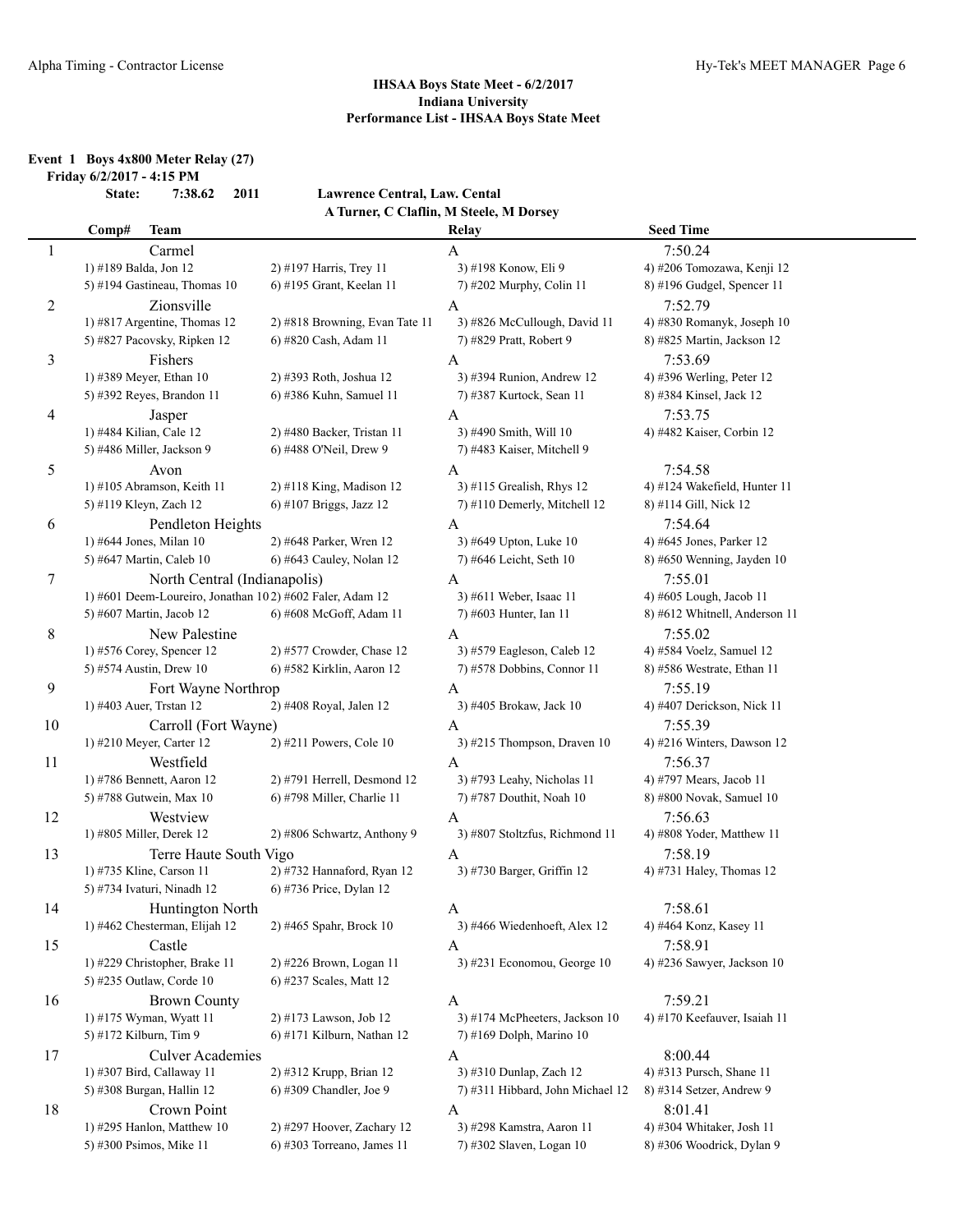## **Event 1 ... (Boys 4x800 Meter Relay (27))**

|    | Comp#<br><b>Team</b>                                      |                                                               | Relay                         | <b>Seed Time</b>                  |
|----|-----------------------------------------------------------|---------------------------------------------------------------|-------------------------------|-----------------------------------|
| 19 | New Albany                                                |                                                               | A                             | 8:01.84                           |
|    | 1) #565 Camble, Michah 10                                 | $2)$ #566 Cosby, Brayden 10                                   | 3) #570 Taylor, Shon 12       | 4) #568 Haller, James 12          |
|    | 5) #569 Kaiser, Kolt 9                                    | 6) #567 Gonzalez Cordova, Angelo 97) #571 Teague, Nicklaus 10 |                               | 8) #572 Wallingford, Alexander 10 |
| 20 | <b>Bloomington South</b>                                  |                                                               | A                             | 8:04.22                           |
|    | 1) #152 Bomba, Bradford 12                                | 2) #163 Shishman, Matt 11                                     | 3) #165 Zinkan, Wil 10        | 4) #157 Gilpin, Tanner 12         |
|    | 5) #161 Pullon, Codie 11                                  | 6) #153 Bomba, Tyce 10                                        | 7) #164 Wisniewski, Jake 11   | 8) #158 Hood, Dawson 12           |
| 21 | Lowell                                                    |                                                               | A                             | 8:05.15                           |
|    | 1) #532 Rosas, Fernando 11                                | 2) #533 Sanchez, Gabriel 9                                    | $3)$ #528 Fontanez, Lucas 12  | 4) #529 Hudak, Dustin 10          |
|    | 5) #530 Joseph, Adam 12                                   | 6) #531 Love, Elijah 10                                       | 7) #526 Boyer, Hunter 12      | 8) #527 Fleming, Alec 11          |
| 22 | Lawrence North                                            |                                                               | A                             | 8:05.40                           |
|    | 1) #517 Majercak, Will 12                                 | 2) #514 Arnold, Kenny 11                                      | 3) #520 Petroy, Nick 11       | 4) #521 Reid, Will 12             |
|    | 5) #519 Morita-mullaney, Micah 11 6) #516 Harris, Kyle 12 |                                                               | $(7)$ #515 Grese, Benjamin 12 | 8) #522 Rudolph, DJ 12            |
| 23 | Franklin Central                                          |                                                               | A                             | 8:09.08                           |
|    | 1) $\#427$ Amberger, Noah 12                              | 2) #433 Parrish, Michael 12                                   | 3) #429 Glass, Brendon 11     | 4) #430 Gugle, Jack 9             |
|    | 5) #431 Loobie, Caleb 11                                  | 6) #434 Parrish, Mitchell 11                                  | 7) #428 Garner, Wyatt 9       | 8) #435 Perry, Trey 12            |
| 24 | Center Grove                                              |                                                               | A                             | 8:09.59                           |
|    | 1) $\#257$ Mills, Steven 11                               | 2) #259 Russell, Andrew 12                                    | 3) #252 Jones, Christopher 11 | 4) #253 Libke, Zane 12            |
|    | 5) #246 Ellis, Nick 11                                    | 6) #258 Russell, Adam 12                                      | $(7)$ #251 Humphrey, Evan 12  | 8) #260 Wilson, Nick 9            |
| 25 | Valparaiso                                                |                                                               | A                             | 8:11.02                           |
|    | 1) #742 Fullenkamp, Logan 11                              | 2) #745 Lyp, Thomas $12$                                      | 3) #748 Smith, Nathaniel 10   | 4) #746 Martinez, Carlos 11       |
|    | 5) #741 Cavanaugh, Matthew 11                             | 6) #743 Huber, Collin 11                                      | 7) #740 Angert, Joe 10        | 8) #749 Tonne, Nick 11            |
| 26 | Northridge                                                |                                                               | A                             | 8:11.77                           |
|    | 1) #624 Sallee, Tanner 9                                  | $2)$ #616 Detwiler, Noah 10                                   | 3) #618 Kauffman, Andrew 12   | 4) #623 Riffell, Logan 12         |
|    | 5) #620 King, Jaimison 11                                 | 6) #622 Patel, Shrey 10                                       | 7) #615 Ayres, Justin 12      | 8) #626 Zmuda, Isaac 9            |
| 27 | <b>Elkhart Central</b>                                    |                                                               | A                             | 8:12.67                           |
|    | 1) #345 Taylor, Christian 11                              | 2) #335 Delks, Adam 11                                        | 3) #344 Soto, Elias 10        | 4) #342 Perez, Luis 11            |
|    | 5) #334 Byrd, Nathan 9                                    | 6) #339 Hasler, Oliver 10                                     | $(7)$ #336 Dibley, Nathan 10  | 8) #346 Vega-Guzman, Brayan 11    |
|    |                                                           |                                                               |                               |                                   |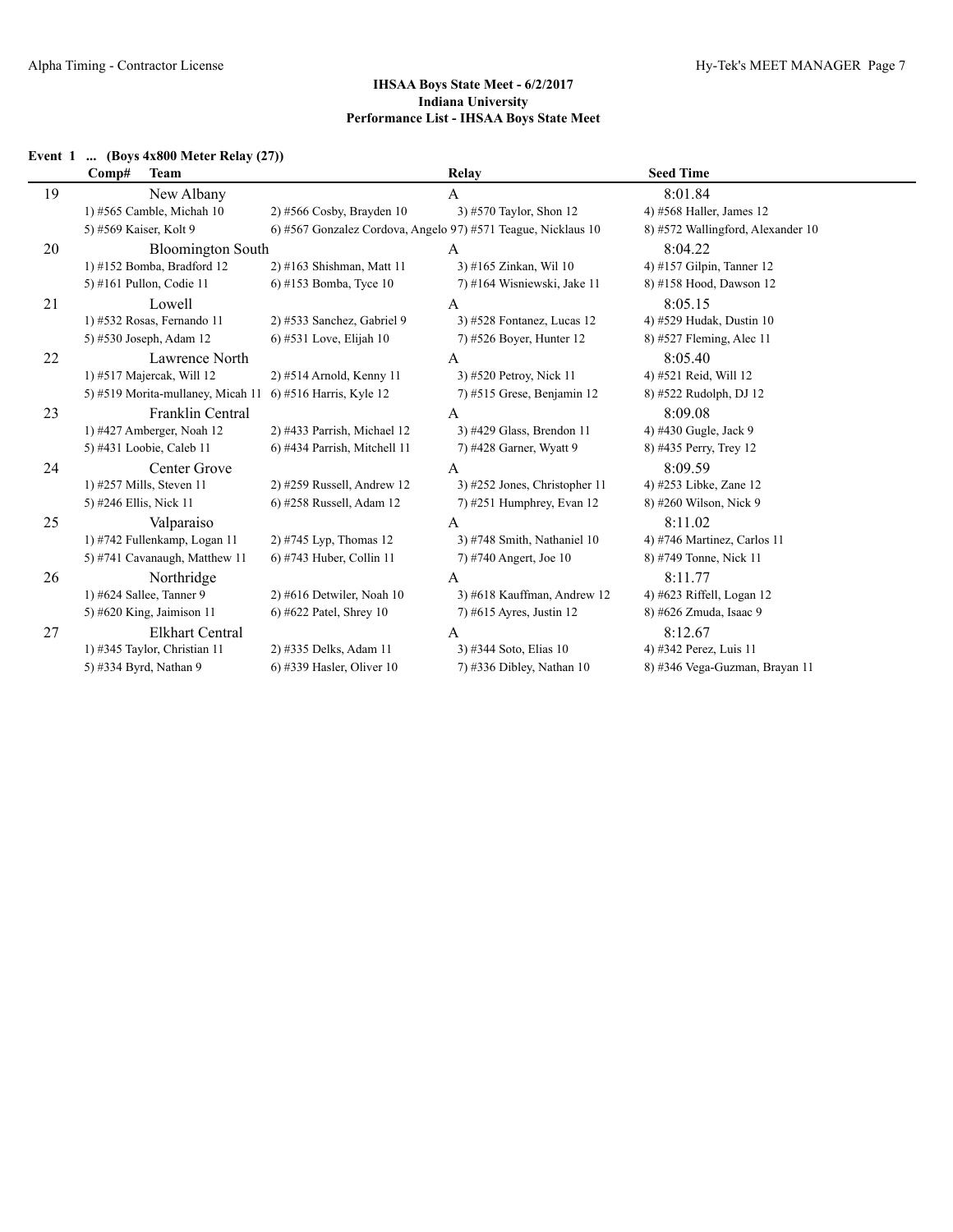|                | State: | 1981<br>10.31      | Jerome Harrison, Jeffersonville |                         |                  |  |
|----------------|--------|--------------------|---------------------------------|-------------------------|------------------|--|
|                | Comp#  | Name               |                                 | Year School             | <b>Seed Time</b> |  |
| 1              | 425    | Young, Craig       | 10                              | Fort Wayne Wayne        | 10.63            |  |
| $\sqrt{2}$     | 208    | Becker, Justin     | 11                              | Carroll (For            | 10.63            |  |
| $\mathfrak{Z}$ | 254    | Mason, Grant       | 12                              | Center Grove            | 10.78            |  |
| $\overline{4}$ | 116    | Guerendo, Isaac    | 11                              | Avon                    | 10.79            |  |
| 5              | 200    | Lipe, Ryan         | 12                              | Carmel                  | 10.80            |  |
| 6              | 674    | Shaw, Jarel        |                                 | 12 Pike                 | 10.84            |  |
| $\tau$         | 212    | Schmeling, Jordan  | 12                              | Carroll (For            | 10.85            |  |
| $\,$ 8 $\,$    | 358    | Mcbride, Noah      | 12                              | Evansville H            | 10.86            |  |
| 9              | 653    | Doty, Andy         |                                 | 11 Penn                 | 10.89            |  |
| 10             | 518    | Mason, Deangelo    | 12                              | Lawrence North          | 10.92            |  |
| 11             | 448    | Malone, Noah       | 9                               | Hamilton Sou            | 10.93            |  |
| 12             | 764    | Sheard, Tyland     | 12                              | Warren Central          | 10.94            |  |
| 13             | 419    | Adams, Aarik       | 10                              | Fort Wayne Wayne        | 10.95            |  |
| 14             | 610    | Ware, Isaiah       | 12                              | North Centra            | 10.95            |  |
| 15             | 284    | Burton, Mitchell   | 12                              | Columbus North          | 10.95            |  |
| 16             | 264    | Corzan, Braden     | 11                              | Chesterton              | 10.99            |  |
| 17             | 347    | Webb, JT           | 12                              | <b>Elkhart Central</b>  | 11.00            |  |
| 18             | 205    | Smith, Nick        | 12                              | Carmel                  | 11.03            |  |
| 19             | 214    | Tapp, Connor       | 12                              | Carroll (For            | 11.03            |  |
| 20             | 432    | Markland, Kyle     | 11                              | Franklin Central        | 11.05            |  |
| 21             | 348    | Chigwada, Wisdom   | 12                              | <b>Elkhart Memorial</b> | 11.05            |  |
| 22             | 782    | Roach, Ethan       | 11                              | West Vigo               | 11.06            |  |
| 23             | 809    | Lee, Jesiah        | 12                              | Wheeler                 | 11.06            |  |
| 24             | 366    | Rheinlander, Chase | 11                              | Evansville M            | 11.08            |  |
| 25             | 506    | Pavloski, Antonio  | 12                              | Lake Central            | 11.09            |  |
| 26             | 397    | Villegas, Antonio  | 12                              | Floyd Central           | 11.16            |  |
| 27             | 728    | Pantiere, Isiah    | 10                              | <b>Springs Valley</b>   | 11.17            |  |
| 28             | 699    | Brishaber, Evan    |                                 | 11 Salem                | 11.17            |  |

#### **Event 2 Boys 100 Meter Dash (28) Prelims Friday 6/2/2017 - 5:00 PM**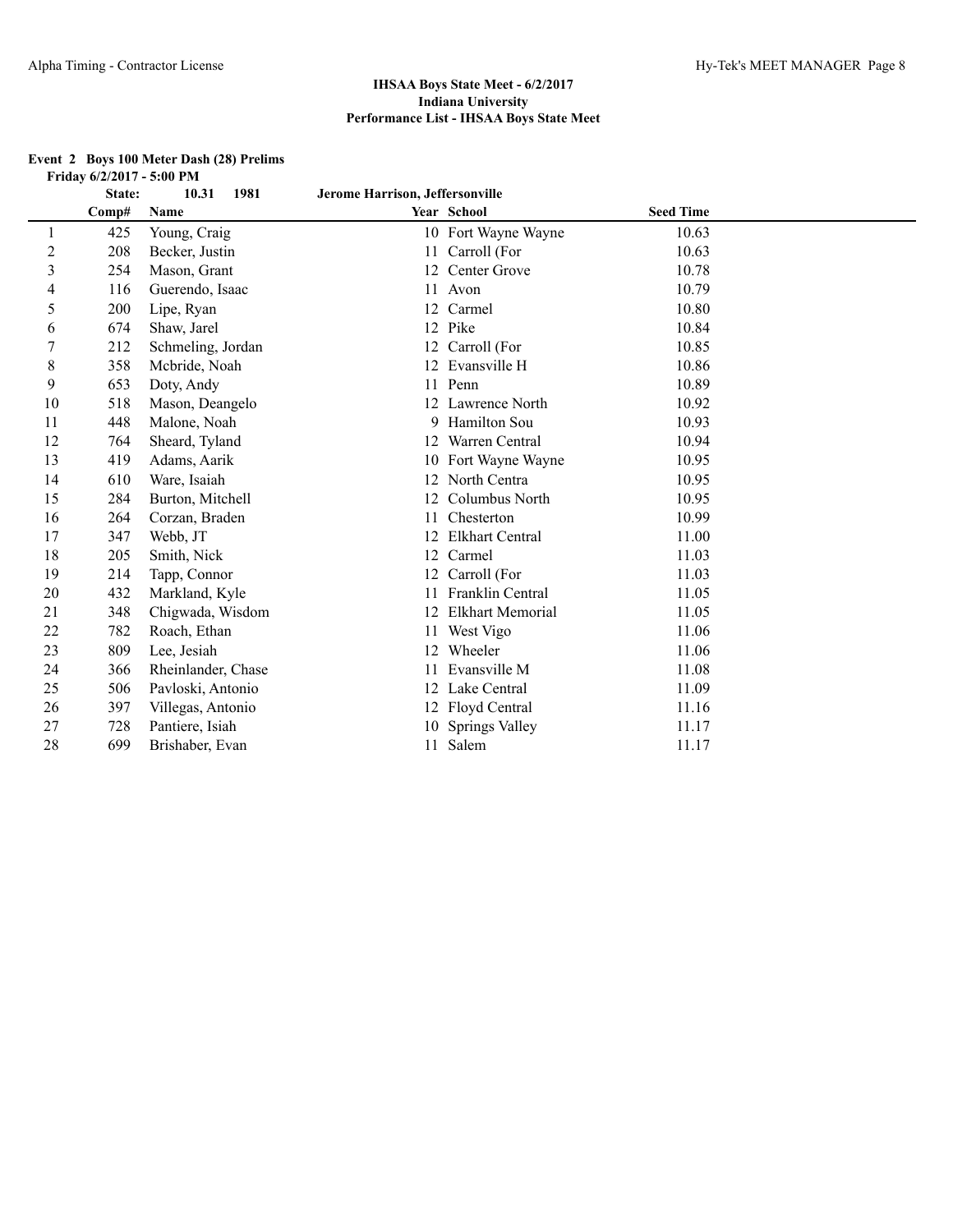### **Event 3 Boys 110 Meter Hurdles (27) Prelims Friday 6/2/2017 - 5:15 PM**

|                         | State: | 13.64<br>1976      | Jerry Hill, Arsenal Technical |                        |                  |  |
|-------------------------|--------|--------------------|-------------------------------|------------------------|------------------|--|
|                         | Comp#  | Name               |                               | Year School            | <b>Seed Time</b> |  |
| 1                       | 680    | Finley, Daveon     |                               | 12 Portage             | 14.31            |  |
| $\overline{\mathbf{c}}$ | 693    | Ettel, Tyler       |                               | 12 Providence          | 14.40            |  |
| 3                       | 754    | Byrdsong, Bryce    | 12                            | Warren Central         | 14.41            |  |
| 4                       | 409    | Vaughn, Shaton     |                               | 11 Fort Wayne N        | 14.45            |  |
| 5                       | 703    | Gonzalez, Tremaine | 11                            | <b>Silver Creek</b>    | 14.48            |  |
| 6                       | 753    | Baryoh, Moses      | 12                            | Warren Central         | 14.53            |  |
|                         | 374    | Cunningham, Stacen | 11                            | Evansville R           | 14.60            |  |
| 8                       | 614    | Wiggins, Josh      |                               | 12 North Posey         | 14.63            |  |
| 9                       | 248    | Goines, Christian  |                               | 12 Center Grove        | 14.63            |  |
| 10                      | 664    | Black, Daryl       |                               | 11 Pike                | 14.64            |  |
| 11                      | 828    | Paden, Eric        |                               | Zionsville             | 14.67            |  |
| 12                      | 436    | Wilkins, Raekwon   | 12                            | Franklin Central       | 14.68            |  |
| 13                      | 154    | Budde, Kaleb       |                               | 12 Bloomington South   | 14.77            |  |
| 14                      | 606    | Maguire, Cole      | 11                            | North Centra           | 14.83            |  |
| 15                      | 421    | Daniels, Zach      |                               | 12 Fort Wayne Wayne    | 14.86            |  |
| 16                      | 634    | Stump, Jacob       |                               | 12 Northwood           | 14.91            |  |
| 17                      | 481    | DeWitt, Sam        | 11                            | Jasper                 | 14.92            |  |
| 18                      | 279    | Lloyd, Owen        | 12                            | <b>Clinton Prairie</b> | 14.93            |  |
| 19                      | 458    | Snyder, Jacob      |                               | 12 Heritage Christian  | 14.93            |  |
| 20                      | 103    | Webster, Jaien     |                               | 11 Anderson            | 14.93            |  |
| 21                      | 499    | Boehm, Cooper      |                               | 10 Lafayette Ce        | 14.94            |  |
| 22                      | 557    | Mackowicz, Seth    |                               | 12 Mishawaka           | 15.01            |  |
| 23                      | 733    | Hills, Seth        |                               | Terre Haute            | 15.03            |  |
| 24                      | 510    | Raatz, Tanner      |                               | 12 Lakeland            | 15.16            |  |
| 25                      | 497    | Kerrn, Ken         |                               | 12 Jimtown             | 15.18            |  |
| 26                      | 104    | Williams, Cameron  | 10                            | Andrean                | 15.27            |  |
| 27                      | 747    | Parks, Kullen      |                               | 12 Valparaiso          | 15.43            |  |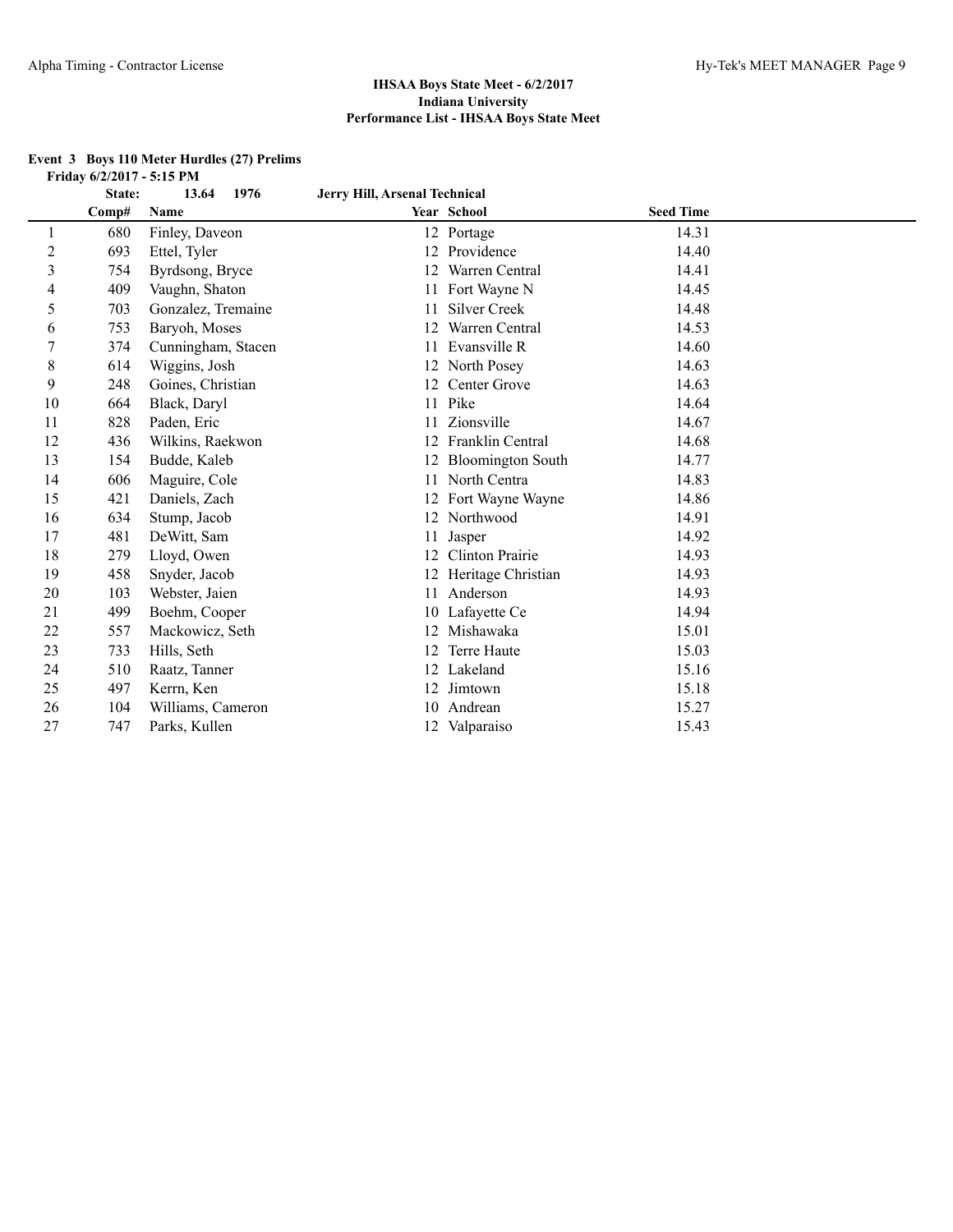**Event 4 Boys 200 Meter Dash (28) Prelims**

## **IHSAA Boys State Meet - 6/2/2017 Indiana University Performance List - IHSAA Boys State Meet**

|                | Friday 6/2/2017 - 5:40 PM |                      |                                        |                          |                  |  |
|----------------|---------------------------|----------------------|----------------------------------------|--------------------------|------------------|--|
|                | State:                    | 1982<br>21.10        | <b>Jeffrey Patrick, Gary Roosevelt</b> |                          |                  |  |
|                | Comp#                     | Name                 |                                        | Year School              | <b>Seed Time</b> |  |
| 1              | 208                       | Becker, Justin       | 11                                     | Carroll (For             | 21.75            |  |
| $\overline{c}$ | 254                       | Mason, Grant         | 12                                     | Center Grove             | 21.78            |  |
| 3              | 264                       | Corzan, Braden       | 11                                     | Chesterton               | 21.92            |  |
| 4              | 358                       | Mcbride, Noah        | 12                                     | Evansville H             | 21.95            |  |
| 5              | 758                       | Hodge, Jordan        | 10                                     | Warren Central           | 21.98            |  |
| 6              | 116                       | Guerendo, Isaac      | 11                                     | Avon                     | 21.99            |  |
| $\overline{7}$ | 795                       | Manley, Evan         | 12                                     | Westfield                | 22.04            |  |
| $8\,$          | 209                       | Brock, Jarod         | 10                                     | Carroll (For             | 22.08            |  |
| 9              | 518                       | Mason, Deangelo      | 12                                     | Lawrence North           | 22.19            |  |
| 10             | 390                       | Moss, Jalen          |                                        | 12 Fishers               | 22.27            |  |
| 11             | 562                       | Peerman, Austin      | 11                                     | Mt. Vernon (Posey)       | 22.32            |  |
| 12             | 263                       | Biokoro, Ejiroghene  | 12                                     | Chesterton               | 22.32            |  |
| 13             | 756                       | Glenn, Brian         | 11                                     | Warren Central           | 22.34            |  |
| 14             | 190                       | Baxter, Isaiah       | 11                                     | Carmel                   | 22.34            |  |
| 15             | 563                       | Young, Eliseus       | 11                                     | Muncie Central           | 22.43            |  |
| 16             | 716                       | Mappes, Andrew       | 12                                     | Southport                | 22.44            |  |
| 17             | 782                       | Roach, Ethan         | 11                                     | West Vigo                | 22.45            |  |
| 18             | 506                       | Pavloski, Antonio    | 12                                     | Lake Central             | 22.45            |  |
| 19             | 432                       | Markland, Kyle       | 11                                     | Franklin Central         | 22.46            |  |
| 20             | 109                       | Carter, Jaban        | 11                                     | Avon                     | 22.54            |  |
| 21             | 101                       | Morrow, Tyneilus     | 11                                     | Anderson                 | 22.54            |  |
| 22             | 372                       | Mosteller, Alexander |                                        | 11 Evansville North      | 22.55            |  |
| 23             | 425                       | Young, Craig         | 10                                     | Fort Wayne Wayne         | 22.56            |  |
| 24             | 653                       | Doty, Andy           |                                        | 11 Penn                  | 22.61            |  |
| 25             | 772                       | Larsh, Tristan       | 11                                     | Warsaw Community         | 22.66            |  |
| 26             | 728                       | Pantiere, Isiah      | 10                                     | Springs Valley           | 22.67            |  |
| 27             | 148                       | Sterner, Kobe        | 11                                     | <b>Bloomington North</b> | 22.81            |  |
| 28             | 814                       | Wilson, Alex         |                                        | 11 Whitko                | 22.87            |  |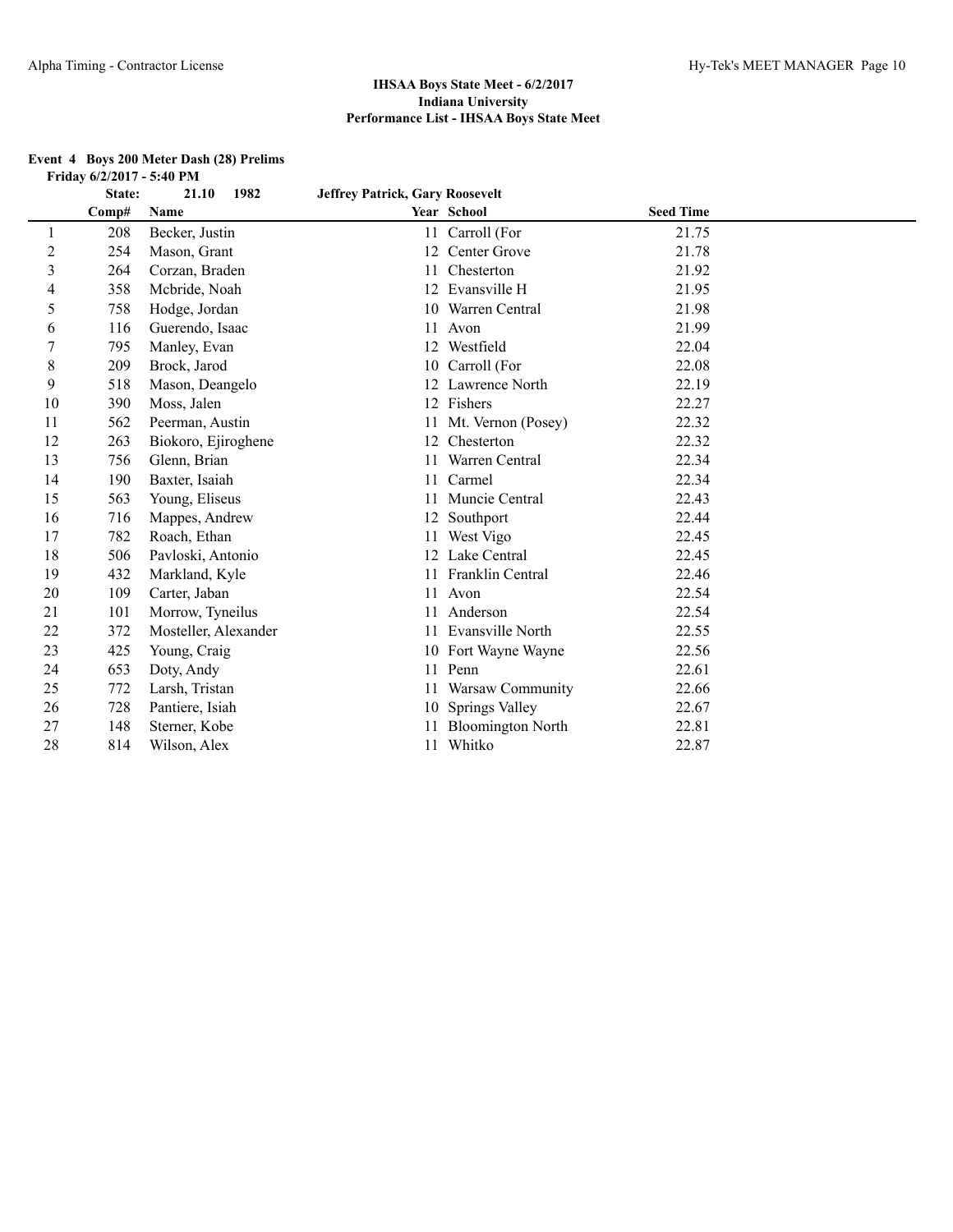#### **Event 5 Boys 1600 Meter Run (27) Friday 6/2/2017 - 6:35 PM**

|    | State: | 4:03.00<br>2011     | <b>Austin Mudd, Center Grove</b> |                          |                  |  |
|----|--------|---------------------|----------------------------------|--------------------------|------------------|--|
|    | Comp#  | Name                |                                  | Year School              | <b>Seed Time</b> |  |
| 1  | 376    | Schadler, Matthew   |                                  | 11 Evansville R          | 4:14.79          |  |
| 2  | 446    | Fendel, Gabe        | 11                               | Hamilton Sou             | 4:17.12          |  |
| 3  | 690    | Niederhaus, Justin  |                                  | 11 Princeton Co          | 4:18.81          |  |
| 4  | 236    | Sawyer, Jackson     | 10                               | Castle                   | 4:19.10          |  |
| 5  | 715    | Long, Brooks        | 12                               | Southmont                | 4:19.53          |  |
| 6  | 125    | Goodwin, Justin     |                                  | <b>Barr Reeve</b>        | 4:20.97          |  |
| 7  | 783    | Everetts, Josh      | 12                               | Western                  | 4:21.20          |  |
| 8  | 645    | Jones, Parker       |                                  | 12 Pendleton Heights     | 4:21.73          |  |
| 9  | 470    | Hocker, Cole        |                                  | 10 Indianapolis          | 4:21.91          |  |
| 10 | 516    | Harris, Kyle        |                                  | 12 Lawrence North        | 4:22.11          |  |
| 11 | 455    | Watson, Brayden     |                                  | <b>Hamilton Sou</b>      | 4:22.20          |  |
| 12 | 195    | Grant, Keelan       | 11                               | Carmel                   | 4:22.30          |  |
| 13 | 807    | Stoltzfus, Richmond |                                  | Westview                 | 4:22.57          |  |
| 14 | 603    | Hunter, Ian         | 11                               | North Centra             | 4:22.78          |  |
| 15 | 211    | Powers, Cole        | 10                               | Carroll (For             | 4:23.01          |  |
| 16 | 410    | Hamlin, Jesse       |                                  | 10 Fort Wayne Snider     | 4:23.13          |  |
| 17 | 685    | Quinones, Dillon    | 12                               | Portage                  | 4:23.75          |  |
| 18 | 443    | Pine, Ethan         |                                  | Greenwood Co             | 4:24.24          |  |
| 19 | 304    | Whitaker, Josh      | 11                               | Crown Point              | 4:24.96          |  |
| 20 | 512    | Merkel, Dakota      |                                  | 12 LaPorte               | 4:25.30          |  |
| 21 | 159    | Jack, Gillard       | 9                                | <b>Bloomington South</b> | 4:26.44          |  |
| 22 | 714    | Vittetow, Kieffer   | 12                               | South Putnam             | 4:26.78          |  |
| 23 | 496    | Craig, Dalton       |                                  | Jennings County          | 4:27.45          |  |
| 24 | 579    | Eagleson, Caleb     | 12                               | New Palestine            | 4:27.55          |  |
| 25 | 717    | Yeend, Nick         |                                  | Southwestern             | 4:28.04          |  |
| 26 | 242    | Rans, Mitchell      | 10                               | Caston                   | 4:29.29          |  |
| 27 | 769    | Hernandez, Zebediah |                                  | 10 Warsaw Community      | 4:33.11          |  |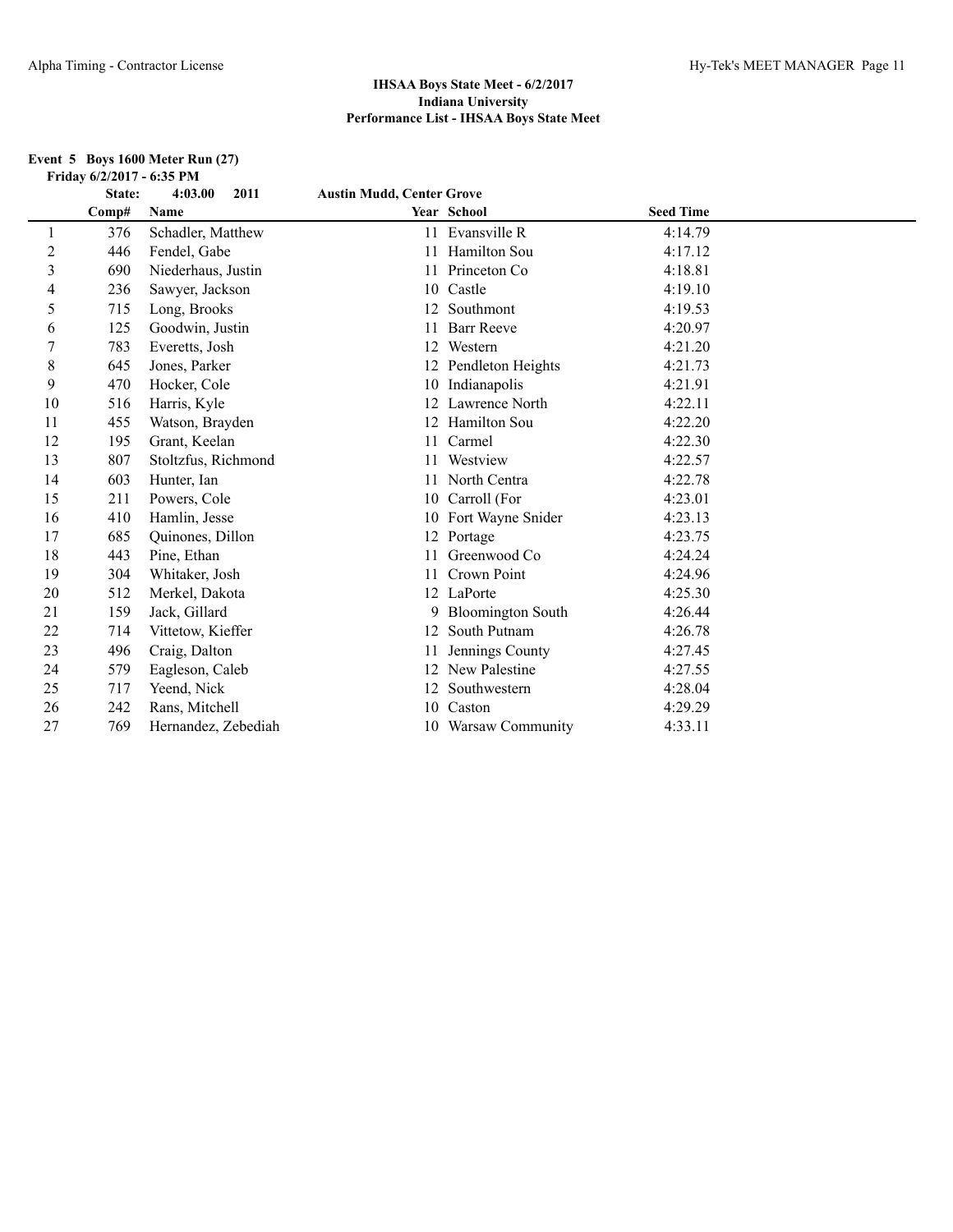# **Event 6 Boys 4x100 Meter Relay (27)**

**Friday 6/2/2017 - 6:45 PM State: 41.02 1982 , Gary Roosevelt**

|        | D Young, J Patrick, G Moore, A Price       |                                                     |                                   |                                                            |  |  |
|--------|--------------------------------------------|-----------------------------------------------------|-----------------------------------|------------------------------------------------------------|--|--|
|        | Comp#<br><b>Team</b>                       |                                                     | Relay                             | <b>Seed Time</b>                                           |  |  |
| 1      | Avon                                       |                                                     | A                                 | 41.44                                                      |  |  |
|        | 1) #109 Carter, Jaban 11                   | 2) #112 DuPriest, Corey 12                          | 3) #116 Guerendo, Isaac 11        | 4) #123 Smith, Christopher 10                              |  |  |
|        | 5) #120 Molton, Kamryn 10                  | 6) #121 Richardson, Raphael 12                      | 7) #122 Short, Andrew 12          | 8) #117 James, Sampson 10                                  |  |  |
| 2      | Chesterton                                 |                                                     | A                                 | 42.01                                                      |  |  |
|        | 1) #263 Biokoro, Ejiroghene 12             | 2) #264 Corzan, Braden 11                           | 3) #265 Corzan, Darren 12         | 4) #271 Razo, Louie 11                                     |  |  |
|        | 5) #267 Harmon, Ryan 12                    | $6$ ) #269 Klespies, Ryan 9                         | 7) #266 Flores, Phil 12           | 8) #274 Villarreal, Luke 9                                 |  |  |
| 3      | Carmel                                     |                                                     | A                                 | 42.07                                                      |  |  |
|        | 1) #205 Smith, Nick 12                     | 2) #191 Brown-Baez, Alex 11                         | 3) #207 Walker, Jalen 12          | 4) #200 Lipe, Ryan 12                                      |  |  |
|        | 5) #199 Lipe, Mitch 12                     | 6) #203 Rodimel, Jack 11                            | 7) #190 Baxter, Isaiah 11         | 8) #192 Clouse, Atticus 11                                 |  |  |
| 4      | Carroll (Fort Wayne)                       |                                                     | A                                 | 42.19                                                      |  |  |
|        | 1) #208 Becker, Justin 11                  | 2) #212 Schmeling, Jordan 12                        | 3) #213 Shank, Cameron 11         | 4) #214 Tapp, Connor 12                                    |  |  |
| 5      | Portage                                    |                                                     | A                                 | 42.26                                                      |  |  |
|        | 1) #680 Finley, Daveon 12                  | 2) #681 Gauldin, Elijah 12                          | 3) #686 Sanchez, Angel 11         | 4) #683 Milledge, Greg 11                                  |  |  |
|        | 5) #684 Parker, Laron 12                   | 6) #682 Lewis, T'Cori 12                            | 7) #687 Streeter, Cecil 10        | 8) #689 Williams, Armon 12                                 |  |  |
| 6      | Warren Central                             |                                                     | A                                 | 42.43                                                      |  |  |
|        | 1) #756 Glenn, Brian 11                    | 2) #758 Hodge, Jordan 10                            | 3) #764 Sheard, Tyland 12         | 4) #759 Jackson, George 11                                 |  |  |
|        | 5) #762 McCauley, Heru 11                  | 6) #763 Price, Elijah 9                             | 7) #755 Evans, Roosevelt 12       | 8) #765 Tutsie, Michael 12                                 |  |  |
| $\tau$ | <b>Ben Davis</b>                           |                                                     | A                                 | 42.49                                                      |  |  |
|        | 1) #128 Akinniranye, Daniel 12             | 2) #132 Ladd, Julian 12                             | 3) #133 Lawal, Jamiu 12           | 4) #136 Thomas, Noah 12                                    |  |  |
|        | 5) #131 Holt, Jaylen 10                    | 6) #134 McIntyre, Taivone 10                        | 7) #135 Smith, Isaac 9            | 8) #129 Barker, Marcellus 12                               |  |  |
| 8      | Evansville Harrison                        |                                                     | A                                 | 42.54                                                      |  |  |
|        | 1) #355 Daniels, Ty'Wan 11                 | $2)$ #362 Whipple, Trey 10                          | 3) #357 Harvey, Elijah 12         | 4) #358 Mebride, Noah 12                                   |  |  |
|        | 5) #359 Nally, Brian 11                    | 6) #360 Rogers, Michael 12                          | 7) #361 Roos-Williams, Jakeb 12   | 8) #356 Farmer, Robert 12                                  |  |  |
| 9      | Center Grove                               |                                                     | A                                 | 42.63                                                      |  |  |
|        | 1) #261 Yeast, Russ 12                     | 2) #250 Hohlt, Trevor 12                            | 3) #256 McCoy, Titus 12           | 4) #254 Mason, Grant 12                                    |  |  |
|        | 5) #244 Boyer, Tyler 12                    | 6) #249 Hohlt, Sam 10                               | 7) #255 Matheson, Gavin 10        |                                                            |  |  |
| 10     | Pike                                       |                                                     |                                   | 42.65                                                      |  |  |
|        | 1) #663 Adams, Michael 10                  | 2) #664 Black, Daryl 11                             | A<br>3) #666 Crenshaw, Jaylyn 11  | 4) #674 Shaw, Jarel 12                                     |  |  |
|        | 5) #672 Ray, John 10                       | 6) #673 Sanders, Tyrell 9                           | 7) #670 Minor, Rahman 12          |                                                            |  |  |
| 11     | Speedway                                   |                                                     | A                                 | 42.71                                                      |  |  |
|        | 1) #720 Fritz, Andrew 12                   | 2) #722 Hampton, Desean 12                          | 3) #723 Jackson, Sam 11           | 4) #724 Jones, Jacob 12                                    |  |  |
|        | 5) #719 Duke, Derrick 10                   | 6) #718 Cepeda, Aaron 9                             | 7) #721 Gibson, Marcus 9          | 8) #725 Oruahwo, Iruoghene 11                              |  |  |
| 12     | Columbus North                             |                                                     |                                   | 42.72                                                      |  |  |
|        | 1) #283 Bandy, Cortez 11                   | 2) #286 Hunter, Damon 11                            | A<br>3) #285 Flemmons, Jaylen 11  | 4) #284 Burton, Mitchell 12                                |  |  |
|        | 5) #287 Jolley, Daveed 9                   | 6) #289 Perry, Triston 12                           |                                   |                                                            |  |  |
|        | Lake Central                               |                                                     |                                   | 42.75                                                      |  |  |
| 13     | 1) #501 Benson, Josh 12                    | 2) #507 Sellers, Keon 11                            | A<br>3) #506 Pavloski, Antonio 12 |                                                            |  |  |
|        | 5) #504 Fort, De'Shaun 10                  | 6) #503 DelToro, Alex 10                            | 7) #502 Davis, Jack 10            | $(4)$ #505 Giles, Anthony 12<br>8) #509 Tribble, Quincy 10 |  |  |
|        |                                            |                                                     |                                   | 42.81                                                      |  |  |
| 14     | Brownsburg<br>1) #178 Hammond, Jonathan 12 | 2) #180 Kirtz, Bryce 10                             | A<br>3) #182 Nutall, Leigh 11     | 4) #184 Sumpter-Bey, Shai 10                               |  |  |
|        | 5) #181 Marcus, Donovan 9                  | 6) #176 Davis, Dequincy 11                          | 7) #183 Parker, Jack 11           | 8) #177 Fisher, Trey 10                                    |  |  |
|        |                                            |                                                     |                                   |                                                            |  |  |
| 15     | Westfield<br>1) #790 Henson, Dorian 10     |                                                     | A<br>3) #804 Zolto, Chris 12      | 42.85<br>4) #801 Rodgers, Nolan 12                         |  |  |
|        | 5) #796 McGraw, Owen 10                    | 2) #795 Manley, Evan 12<br>6) #789 Haack, Peyton 12 |                                   |                                                            |  |  |
|        |                                            |                                                     | 7) #802 Sanburn, Caleb 12         | 8) #803 Wray, Dainon 12                                    |  |  |
| 16     | Evansville Central                         |                                                     | A                                 | 42.90                                                      |  |  |
|        | 1) #349 Bowman, Jalen 10                   | 2) #354 Stewart, Tias 12                            | 3) #351 Clark, Robert 10          | 4) #352 Evans, Tor'Jon 9                                   |  |  |
|        | 5) #353 Maggi, Giovanni 11                 | 6) #350 Burns, William 10                           |                                   |                                                            |  |  |
| 17     | Warsaw Community                           |                                                     | A                                 | 42.93                                                      |  |  |
|        | 1) #770 Kilburn, Rane 12                   | 2) #774 McGarvey, Will 11                           | 3) #777 Wade, Alijah 10           | 4) #772 Larsh, Tristan 11                                  |  |  |
|        | 5) #768 Garner, Bryce 10                   | 6) #775 Miller, Kendal 11                           | 7) #776 Street, D'Andre 12        | 8) #766 Alberson, Trevor 10                                |  |  |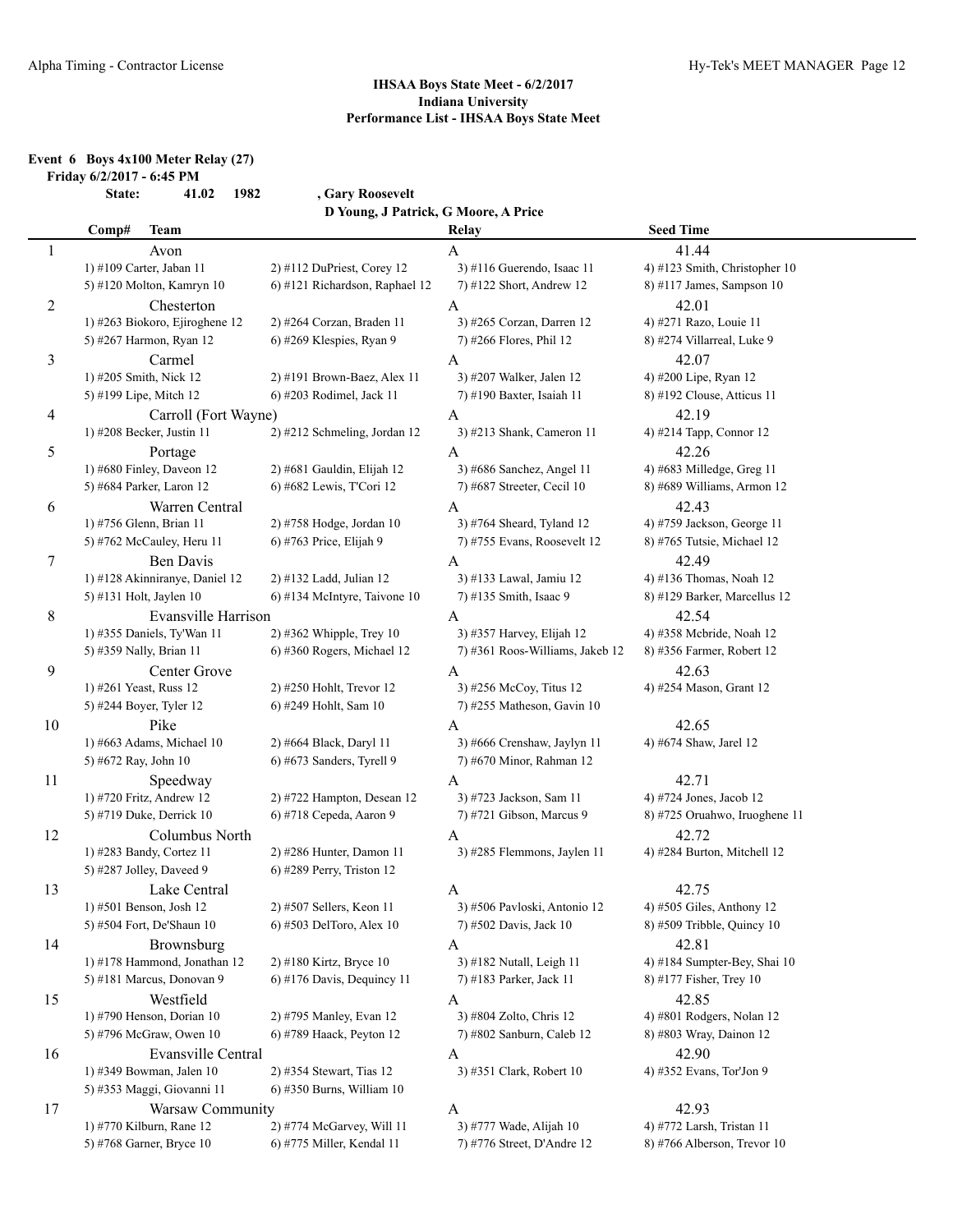l,

## **IHSAA Boys State Meet - 6/2/2017 Indiana University Performance List - IHSAA Boys State Meet**

## **Event 6 ... (Boys 4x100 Meter Relay (27))**

|    | <b>Team</b><br>Comp#            |                                | Relay                         | <b>Seed Time</b>                |  |
|----|---------------------------------|--------------------------------|-------------------------------|---------------------------------|--|
| 18 | Fishers                         |                                | A                             | 42.93                           |  |
|    | 1) #381 Cartagena, AsaSaunee 10 | $2)$ #391 Norton, Benjamin 11  | 3) #395 Syrus, William 11     | 4) #390 Moss, Jalen 12          |  |
|    | 5) #388 Mabry, Trenton 10       | 6) #383 Kaiser, Hunter 11      | 7) #382 Dumas, Travis 10      | 8) #380 Carrithers, Nicholas 10 |  |
| 19 | <b>Hamilton Southeastern</b>    |                                | А                             | 43.00                           |  |
|    | 1) #445 Boyd, Jack 11           | 2) #447 Kunzer, Matthew 11     | 3) #452 Phillips, Isaiah 11   | 4) #449 Maxey, Chase 11         |  |
|    | 5) #450 Norris, Madison 11      | $6)$ #451 Ongeri, Jefney 12    | 7) #448 Malone, Noah 9        | 8) #453 Sweeney, Jackson 11     |  |
| 20 | Fort Wayne Wayne                |                                | A                             | 43.19                           |  |
|    | 1) #423 Hill, Ahmaud 12         | 2) #425 Young, Craig 10        | 3) #420 Cotton, Patrick 12    | 4) #421 Daniels, Zach 12        |  |
| 21 | Castle                          |                                | A                             | 43.32                           |  |
|    | 1) #227 Burkins, Miles $11$     | 2) #230 Clark, Jackson 11      | 3) #239 Smith, Brendon 11     | 4) #232 Higginson, Jadrien 11   |  |
|    | 5) #238 Slaughter, Trey 12      | $6$ ) #228 Chesebro, Joey 12   | 7) #240 Stilwell, Cole 9      | 8) #241 Weir, Aaron 11          |  |
| 22 | <b>Elkhart Central</b>          |                                | A                             | 43.32                           |  |
|    | 1) #337 Gilbert, Bernard 11     | 2) #347 Webb, JT 12            | $3)$ #340 Johnson, Desmond 11 | 4) #341 Moon, Adam 11           |  |
|    | 5) #332 Beathea, Jaylen 9       | 6) #338 Harris, Josh 11        | 7) #343 Rocha, Ricardo 10     | 8) #333 Brink, Devin 9          |  |
| 23 | Fort Wayne South Side           |                                | A                             | 43.36                           |  |
|    | 1) #413 Davis, Thomas 11        | 2) #415 Hairston, Marcalin 12  | 3) #416 Humphrey, Greg $10$   | 4) #414 Ford, Birt 10           |  |
| 24 | Northwood                       |                                | $\mathbf{A}$                  | 43.42                           |  |
|    | 1) #631 Parker, Landon 10       | 2) #632 Pratcher, Terrell 11   | 3) #629 Griffin, Garrett 12   | 4) #635 Yoder, Brayton 11       |  |
|    | 5) #630 Knight, Taylor $10$     | $6$ ) #633 Shapland, Austin 12 | $7)$ #636 Yoder, Bronson 10   | 8) #628 Gessinger, Landen 11    |  |
| 25 | <b>Bloomington North</b>        |                                | A                             | 43.60                           |  |
|    | 1) #138 Ambrosio, Matt 12       | $2)$ #145 Knight, Isaiah 10    | 3) #142 Howard, Curtis 10     | 4) #148 Sterner, Kobe 11        |  |
|    | 5) #147 Prather, Cole 11        | $6$ ) #146 Lillard, Kaelen 12  | $7)$ #149 Walters, Graham 10  | 8) #151 Young, Dustin 10        |  |
| 26 | Martinsville                    |                                | A                             | 43.88                           |  |
|    | 1) #542 Williams, Corbin 11     | $2)$ #538 Hamilton, Zach 10    | 3) #541 Tribby, Colton 12     | 4) #539 Johnson, Jaylin 12      |  |
|    | 5) #540 O'Hair, Landon 10       | 6) #537 Gorham, JD 10          | 7) #535 Buis, Billy 9         |                                 |  |
| 27 | <b>Silver Creek</b>             |                                | A                             | 44.25                           |  |
|    | 1) #705 Hoffman, Bradon 11      | 2) #704 Graf, Jacob 10         | 3) #706 Lukes, Isesis 11      | 4) #703 Gonzalez, Tremaine 11   |  |
|    | 5) #707 Olinger, Alec 12        | 6) #708 Rodriquez, Kevin 12    | 7) #709 Russell, Brannon 11   | 8) #710 Smith, A.J. 9           |  |
|    |                                 |                                |                               |                                 |  |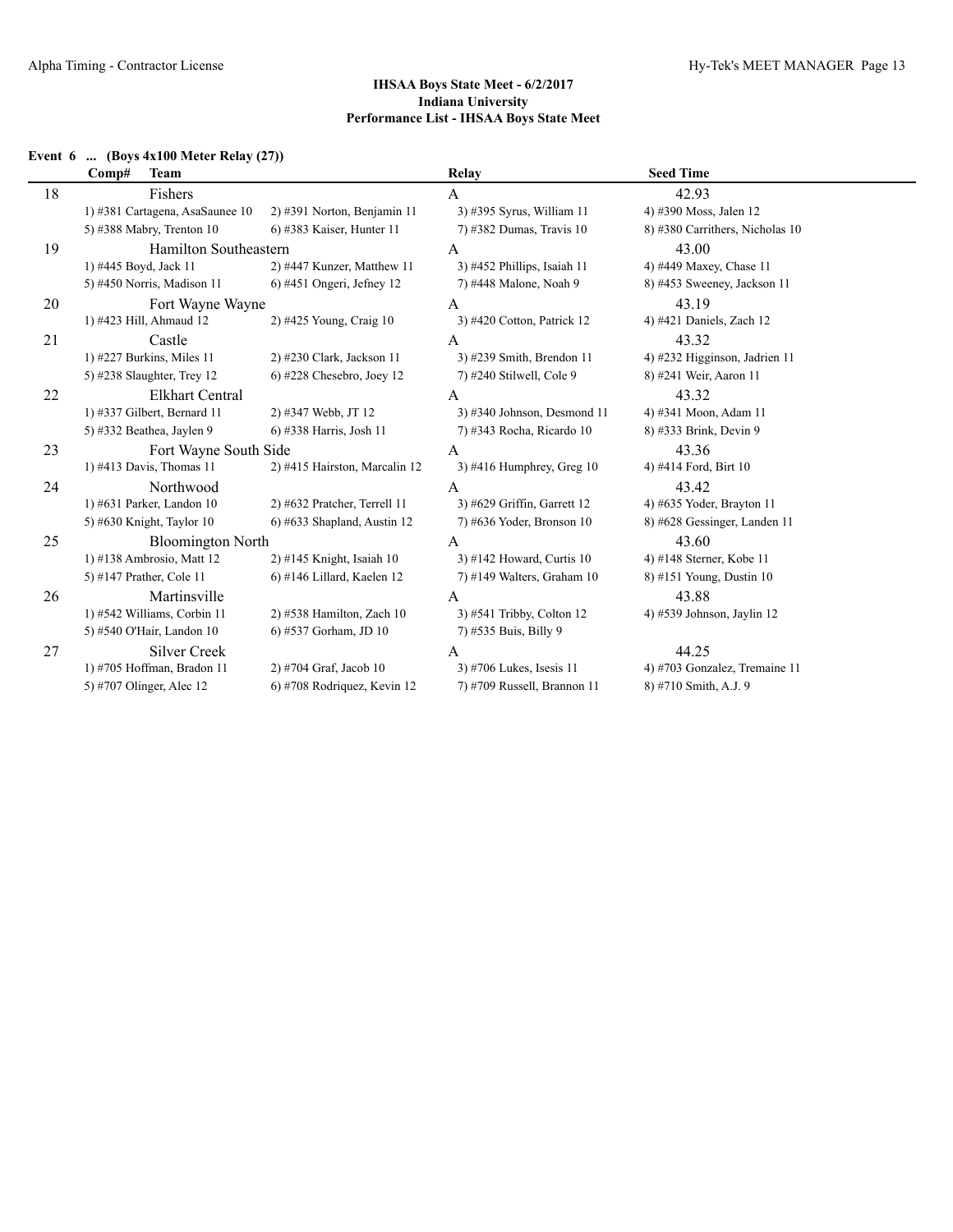#### **Event 7 Boys 400 Meter Dash (27) Friday 6/2/2017 - 7:05 PM**

|                  | State: | 46.99<br>2002      | <b>David Neville, Merrillville</b> |                          |                  |  |
|------------------|--------|--------------------|------------------------------------|--------------------------|------------------|--|
|                  | Comp#  | Name               |                                    | Year School              | <b>Seed Time</b> |  |
| 1                | 111    | DePriest, Peyton   |                                    | 12 Avon                  | 48.93            |  |
| $\overline{c}$   | 592    | Hardin, James      |                                    | 11 Noblesville           | 49.10            |  |
| 3                | 196    | Gudgel, Spencer    | 11                                 | Carmel                   | 49.13            |  |
| 4                | 610    | Ware, Isaiah       |                                    | 12 North Centra          | 49.16            |  |
| 5                | 223    | Johnson, Sean      | 11                                 | Cascade                  | 49.20            |  |
| 6                | 560    | Lemmons, Brett     |                                    | 12 Morgan Township       | 49.37            |  |
| $\boldsymbol{7}$ | 295    | Hanlon, Matthew    |                                    | 10 Crown Point           | 49.42            |  |
| 8                | 140    | Dallmann, Antonio  | 11                                 | <b>Bloomington North</b> | 49.61            |  |
| 9                | 826    | McCullough, David  |                                    | 11 Zionsville            | 49.70            |  |
| 10               | 356    | Farmer, Robert     |                                    | 12 Evansville H          | 49.75            |  |
| 11               | 564    | Marcus, Matt       |                                    | 12 Munster               | 49.76            |  |
| 12               | 113    | Egunyomi, David    |                                    | 12 Avon                  | 49.80            |  |
| 13               | 469    | Anderson, Lucian   |                                    | 12 Indianapolis          | 49.96            |  |
| 14               | 316    | Marling, Michael   |                                    | 12 Delta                 | 50.12            |  |
| 15               | 233    | McLean, Noah       | 12                                 | Castle                   | 50.23            |  |
| 16               | 697    | Otley, Gabe        |                                    | 12 Roncalli              | 50.29            |  |
| 17               | 760    | Jones, Dallace     | 12                                 | Warren Central           | 50.34            |  |
| 18               | 751    | Andrews, Jalen     |                                    | 12 Warren Central        | 50.43            |  |
| 19               | 639    | Johnson, Tahj      | 9                                  | Oak Hill                 | 50.52            |  |
| 20               | 627    | Zuercher, Ben      |                                    | 12 Northridge            | 50.54            |  |
| 21               | 365    | Decoster, Nevin    | 11                                 | Evansville M             | 50.55            |  |
| 22               | 127    | Wagner, Micah      | 12                                 | <b>Bedford Nort</b>      | 50.61            |  |
| 23               | 525    | Williams, Shammond |                                    | 12 Leo                   | 50.64            |  |
| 24               | 402    | Baker, Caleb       |                                    | 12 Fort Wayne N          | 50.66            |  |
| 25               | 143    | Jones, Will        |                                    | 12 Bloomington North     | 50.87            |  |
| 26               | 291    | Moon, Harold       | 10                                 | Concord                  | 51.34            |  |
| 27               | 738    | Parker, Dakota     |                                    | 11 Tippecanoe Valley     | 51.79            |  |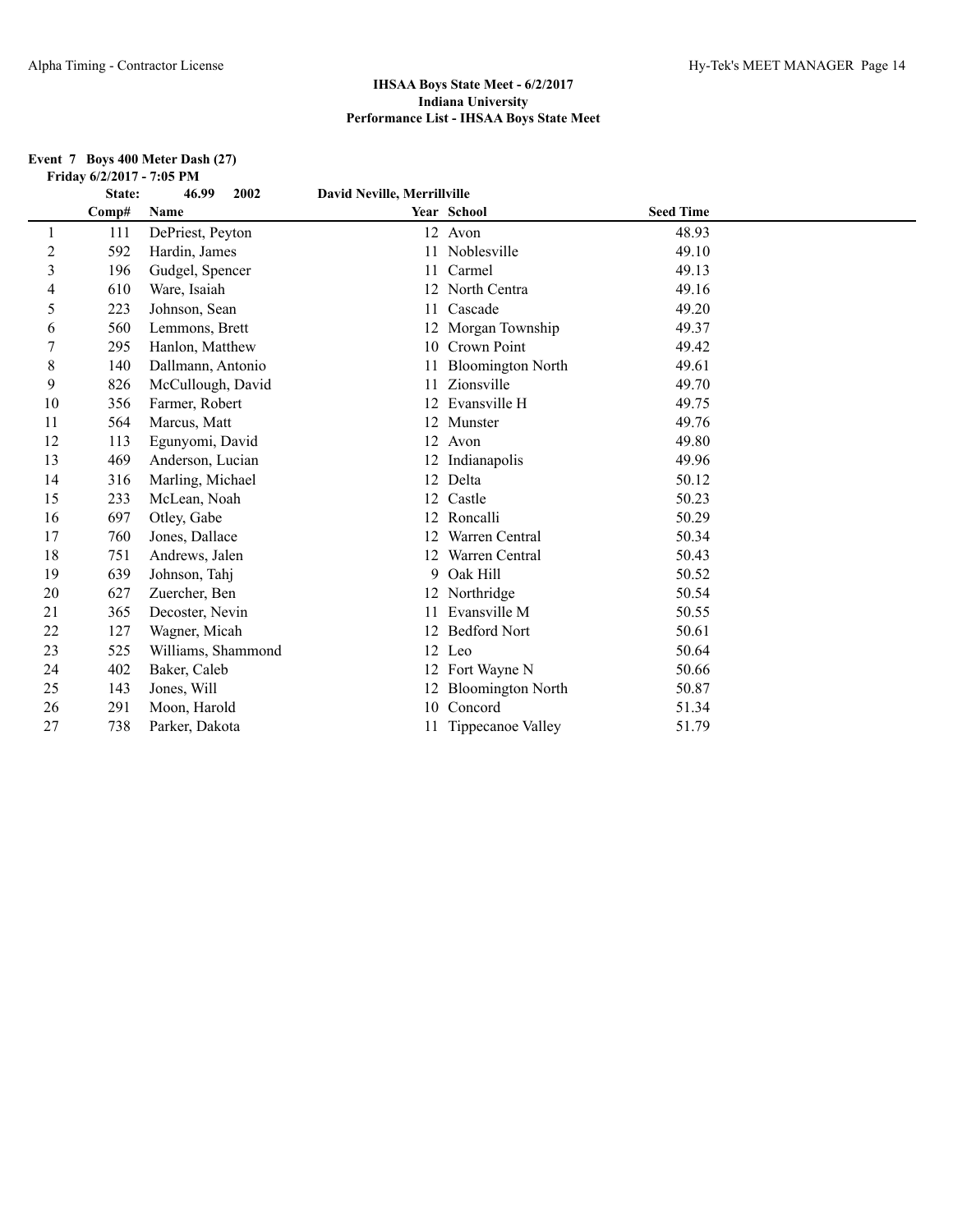#### **Event 8 Boys 300 Meter Hurdles (27) Friday 6/2/2017 - 7:20 PM**

|                | State: | 36.26<br>2007      | <b>Bryce Brown, Harrison</b> |                       |                  |  |
|----------------|--------|--------------------|------------------------------|-----------------------|------------------|--|
|                | Comp#  | Name               |                              | Year School           | <b>Seed Time</b> |  |
|                | 803    | Wray, Dainon       |                              | 12 Westfield          | 38.64            |  |
| $\overline{c}$ | 606    | Maguire, Cole      | 11                           | North Centra          | 38.77            |  |
| $\overline{3}$ | 250    | Hohlt, Trevor      |                              | 12 Center Grove       | 38.87            |  |
| 4              | 409    | Vaughn, Shaton     |                              | 11 Fort Wayne N       | 38.95            |  |
| 5              | 456    | Zappala, Giovanni  | 11                           | Harrison (We          | 39.11            |  |
| 6              | 126    | Wagner, Garrett    |                              | Batesville            | 39.13            |  |
| $\tau$         | 765    | Tutsie, Michael    | 12                           | Warren Central        | 39.25            |  |
| 8              | 421    | Daniels, Zach      |                              | 12 Fort Wayne Wayne   | 39.29            |  |
| 9              | 638    | Felger, Dylan      |                              | 11 Norwell            | 39.30            |  |
| 10             | 614    | Wiggins, Josh      |                              | 12 North Posey        | 39.33            |  |
| 11             | 472    | Sanders, Luke      |                              | 12 Indianapolis       | 39.34            |  |
| 12             | 207    | Walker, Jalen      | 12                           | Carmel                | 39.35            |  |
| 13             | 794    | Mamaril, Justin    |                              | 12 Westfield          | 39.40            |  |
| 14             | 600    | Corbett, Malcolm   |                              | 11 North Centra       | 39.43            |  |
| 15             | 458    | Snyder, Jacob      |                              | 12 Heritage Christian | 39.65            |  |
| 16             | 374    | Cunningham, Stacen |                              | 11 Evansville R       | 39.72            |  |
| 17             | 754    | Byrdsong, Bryce    | 12                           | Warren Central        | 39.79            |  |
| 18             | 546    | Brookshire, Kaylin |                              | 12 Merrillville       | 39.82            |  |
| 19             | 713    | Burkhart, Steven   |                              | 10 South Knox         | 39.98            |  |
| 20             | 262    | Delaney, Steven    | 11                           | Charlestown           | 40.03            |  |
| 21             | 655    | Mott, Bailey       |                              | 12 Penn               | 40.10            |  |
| 22             | 513    | Steder, Ryan       |                              | 11 LaPorte            | 40.24            |  |
| 23             | 747    | Parks, Kullen      |                              | 12 Valparaiso         | 40.37            |  |
| 24             | 557    | Mackowicz, Seth    | 12                           | Mishawaka             | 40.90            |  |
| 25             | 733    | Hills, Seth        | 12                           | Terre Haute           | 41.04            |  |
| 26             | 377    | Kitson, Connor     |                              | Fairfield             | 41.43            |  |
| 27             | 495    | Smigel, Nicolas    |                              | 12 Jeffersonville     | 41.69            |  |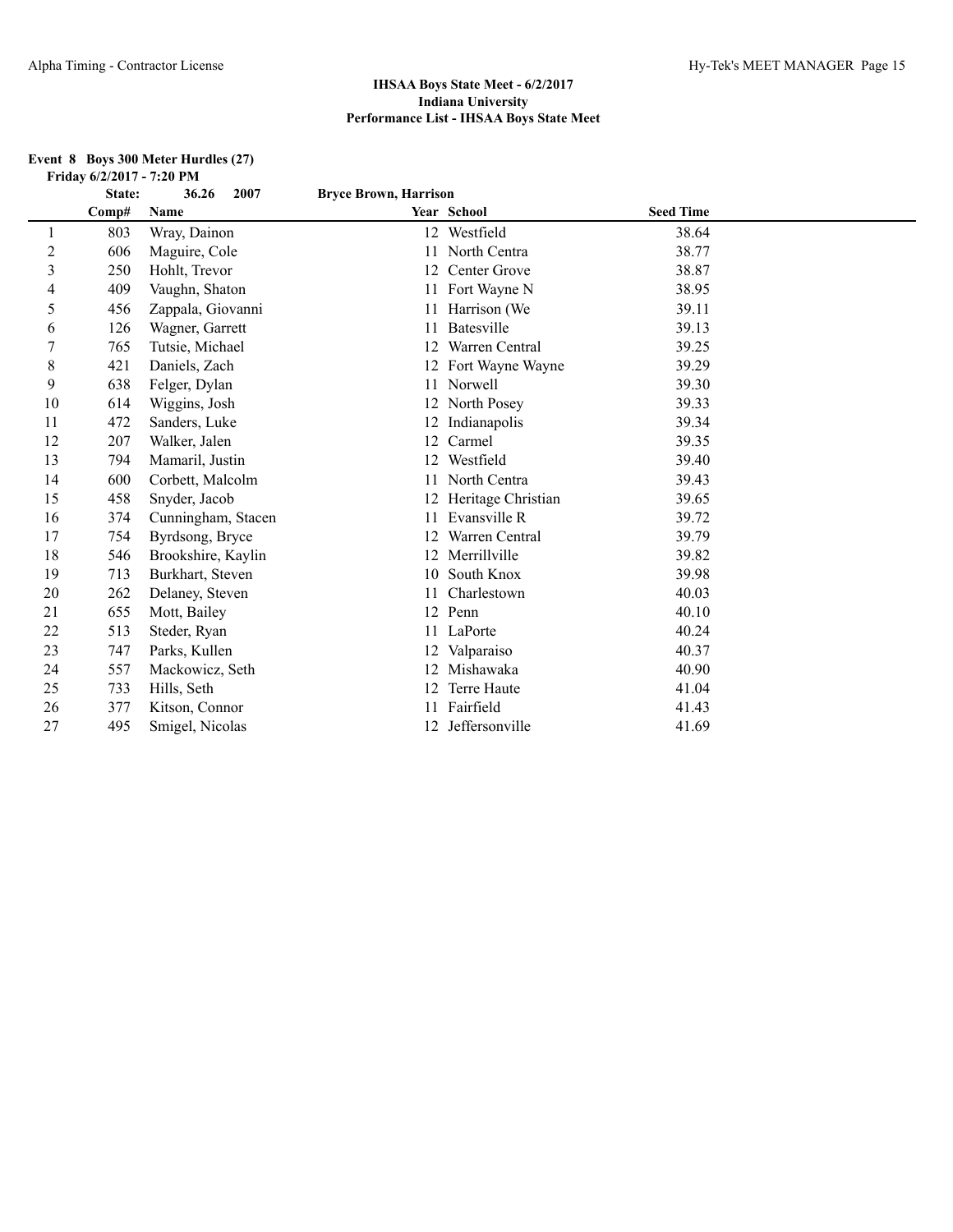#### **Event 9 Boys 800 Meter Run (27) Friday 6/2/2017 - 7:45 PM**

|                | State: | 1:49.25<br>2011       | <b>Austin Mudd, Center Grove</b> |                       |                  |  |
|----------------|--------|-----------------------|----------------------------------|-----------------------|------------------|--|
|                | Comp#  | Name                  |                                  | Year School           | <b>Seed Time</b> |  |
|                | 555    | Adams, Jacob          |                                  | 12 Michigan City      | 1:54.60          |  |
| $\overline{c}$ | 780    | Curl, Mitchell        |                                  | 10 West Lafayette     | 1:54.97          |  |
| 3              | 786    | Bennett, Aaron        | 12                               | Westfield             | 1:55.02          |  |
| 4              | 584    | Voelz, Samuel         |                                  | 12 New Palestine      | 1:55.09          |  |
| 5              | 118    | King, Madison         |                                  | 12 Avon               | 1:55.38          |  |
| 6              | 197    | Harris, Trey          | 11                               | Carmel                | 1:55.70          |  |
| 7              | 500    | Tirado, Juan          |                                  | 12 Lafayette Je       | 1:56.00          |  |
| 8              | 645    | Jones, Parker         |                                  | 12 Pendleton Heights  | 1:56.08          |  |
| 9              | 437    | McGaha, Chandler      |                                  | 12 Franklin Community | 1:56.10          |  |
| 10             | 396    | Werling, Peter        |                                  | 12 Fishers            | 1:56.11          |  |
| 11             | 376    | Schadler, Matthew     |                                  | Evansville R          | 1:56.53          |  |
| 12             | 746    | Martinez, Carlos      | 11                               | Valparaiso            | 1:56.80          |  |
| 13             | 688    | Will, Brandon         |                                  | 12 Portage            | 1:57.00          |  |
| 14             | 408    | Royal, Jalen          |                                  | 12 Fort Wayne N       | 1:57.12          |  |
| 15             | 570    | Taylor, Shon          |                                  | 12 New Albany         | 1:57.32          |  |
| 16             | 779    | Griner, Luke          |                                  | 10 Wawasee            | 1:57.51          |  |
| 17             | 462    | Chesterman, Elijah    | 12                               | Huntington North      | 1:57.52          |  |
| 18             | 363    | White, Jeremiah       | 12 <sup>2</sup>                  | Evansville H          | 1:57.74          |  |
| 19             | 731    | Haley, Thomas         |                                  | Terre Haute           | 1:57.78          |  |
| 20             | 605    | Lough, Jacob          | 11                               | North Centra          | 1:58.09          |  |
| 21             | 761    | Liwanag, Fernino kyle | 11                               | Warren Central        | 1:58.18          |  |
| 22             | 175    | Wyman, Wyatt          | 11                               | <b>Brown County</b>   | 1:58.19          |  |
| 23             | 602    | Faler, Adam           |                                  | 12 North Centra       | 1:58.31          |  |
| 24             | 536    | Garrett, Tyler        |                                  | Martinsville          | 1:58.44          |  |
| 25             | 440    | Oyer, Zach            | 12                               | Goshen                | 1:58.50          |  |
| 26             | 379    | Willard, Brady        |                                  | 12 Fairfield          | 1:58.85          |  |
| 27             | 805    | Miller, Derek         |                                  | 12 Westview           | 1:58.86          |  |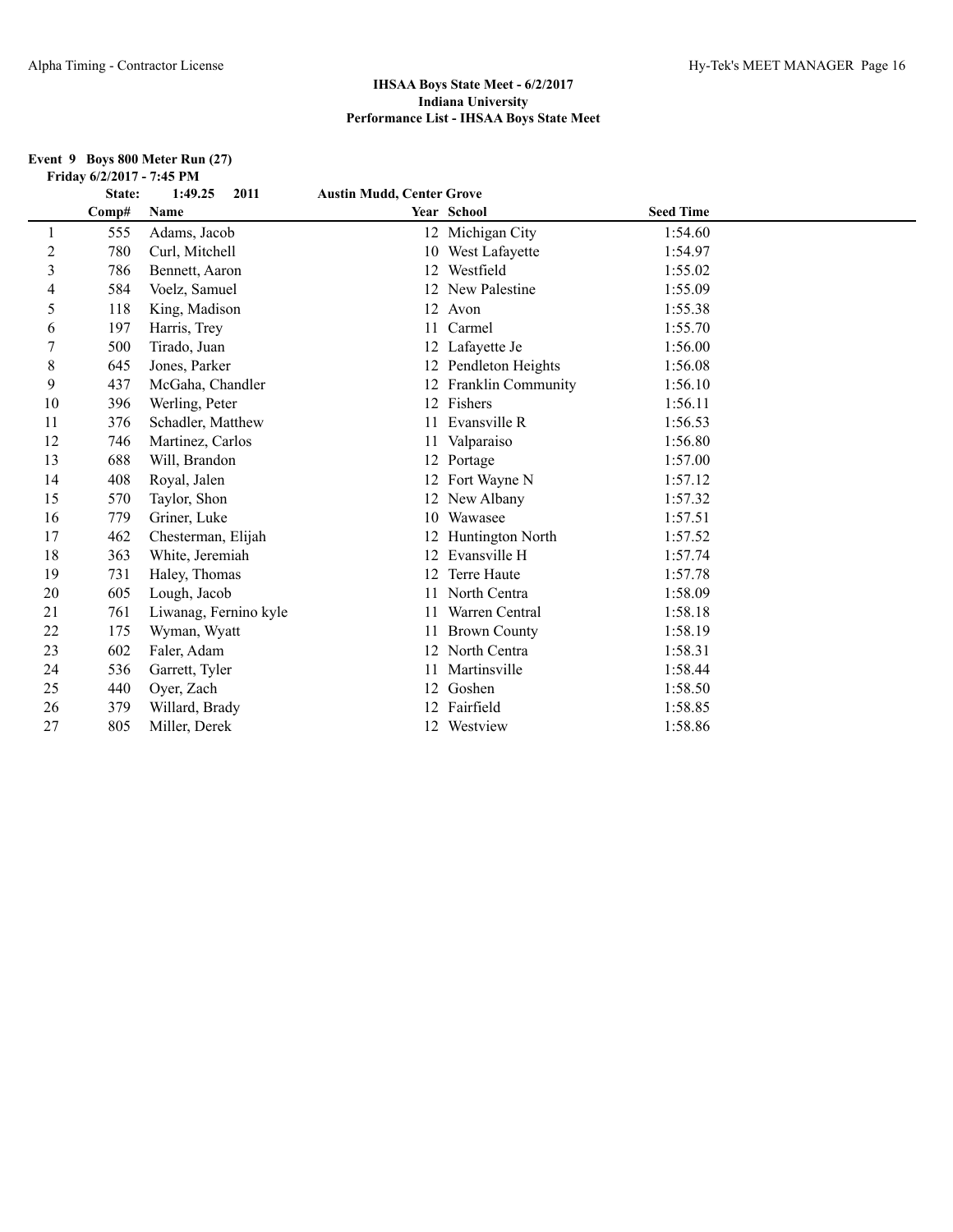#### **Event 10 Boys 3200 Meter Run (27) Friday 6/2/2017 - 8:15 PM**

|                | State: | 8:51.15<br>2012     | <b>Futsum Zienasellassie, North Central</b> |                       |                  |  |
|----------------|--------|---------------------|---------------------------------------------|-----------------------|------------------|--|
|                | Comp#  | Name                |                                             | Year School           | <b>Seed Time</b> |  |
| $\perp$        | 712    | McIntire, Bailey    |                                             | 12 South Adams        | 9:10.42          |  |
| $\overline{2}$ | 454    | Wagoner, Ben        |                                             | 12 Hamilton Sou       | 9:10.93          |  |
| 3              | 641    | Eckstein, Curtis    |                                             | 12 Oldenburg Academy  | 9:11.07          |  |
| 4              | 201    | Miller, Ben         |                                             | 11 Carmel             | 9:13.35          |  |
| 5              | 527    | Fleming, Alec       |                                             | 11 Lowell             | 9:13.60          |  |
| 6              | 543    | Persin, Will        |                                             | 11 McCutcheon         | 9:13.97          |  |
| 7              | 594    | Hoffman, Eric       |                                             | 12 Noblesville        | 9:14.83          |  |
| 8              | 268    | Kintzele, Jake      | 11                                          | Chesterton            | 9:16.86          |  |
| 9              | 807    | Stoltzfus, Richmond |                                             | Westview              | 9:17.90          |  |
| 10             | 393    | Roth, Joshua        |                                             | 12 Fishers            | 9:19.58          |  |
| 11             | 276    | Stidam, Skylar      | 11                                          | Christian Ac          | 9:21.23          |  |
| 12             | 526    | Boyer, Hunter       |                                             | 12 Lowell             | 9:22.45          |  |
| 13             | 386    | Kuhn, Samuel        |                                             | 11 Fishers            | 9:24.17          |  |
| 14             | 661    | Graham, Marcus      |                                             | 12 Perry Central      | 9:24.18          |  |
| 15             | 808    | Yoder, Matthew      | 11                                          | Westview              | 9:24.69          |  |
| 16             | 162    | Shaw, Ian           |                                             | 10 Bloomington South  | 9:27.29          |  |
| 17             | 327    | Haskett, Austin     |                                             | 10 Edgewood           | 9:27.84          |  |
| 18             | 603    | Hunter, Ian         |                                             | North Centra          | 9:28.87          |  |
| 19             | 168    | Urban, Joshua       |                                             | <b>Brebeuf Jesuit</b> | 9:29.81          |  |
| 20             | 729    | Simpson, Leo        | 11                                          | Tell City             | 9:30.73          |  |
| 21             | 711    | Stephens, Cameron   | 12                                          | <b>Silver Creek</b>   | 9:31.62          |  |
| 22             | 649    | Upton, Luke         |                                             | 10 Pendleton Heights  | 9:33.80          |  |
| 23             | 695    | Rohr, Thomas        | 11                                          | Rochester Co          | 9:39.23          |  |
| 24             | 378    | Miller, Landon      |                                             | 12 Fairfield          | 9:40.44          |  |
| 25             | 282    | Allen, Charlie      | 11                                          | Columbus North        | 9:40.92          |  |
| 26             | 783    | Everetts, Josh      | 12                                          | Western               | 9:43.48          |  |
| 27             | 698    | Perkins, Nicholas   |                                             | 10 Roncalli           | 9:54.64          |  |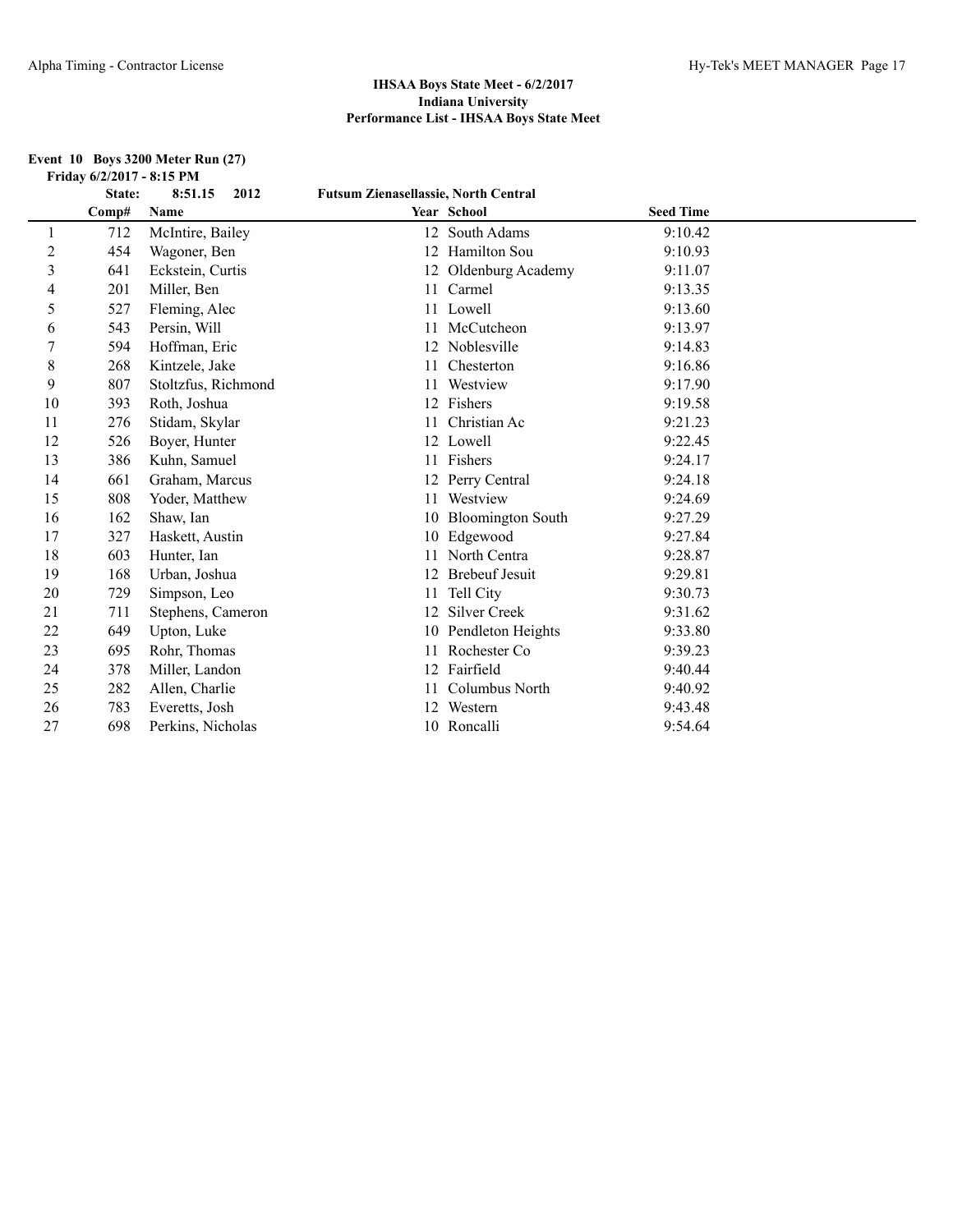#### **Event 11 Boys 4x400 Meter Relay (27) Friday 6/2/2017 - 8:30 PM**

**State: 3:13.66 1980 , Gary West Side K Carter, C Peterson, W Monogan, S Burnett**

|    | Comp#<br><b>Team</b>                                   |                                | Relay                                                   | <b>Seed Time</b>                   |
|----|--------------------------------------------------------|--------------------------------|---------------------------------------------------------|------------------------------------|
| 1  | Avon                                                   |                                | $\mathbf{A}$                                            | 3:18.20                            |
|    | 1) #113 Egunyomi, David 12                             | 2) #121 Richardson, Raphael 12 | 3) #108 Bullock, Sammy 11                               | 4) #111 DePriest, Peyton 12        |
|    | 5) #105 Abramson, Keith 11                             | 6) #106 Allen, Khameron 12     | 7) #118 King, Madison 12                                | 8) #124 Wakefield, Hunter 11       |
| 2  | Noblesville                                            |                                | A                                                       | 3:20.98                            |
|    | 1) #591 Gatewood, Bryce 11                             | 2) #588 Conard, Mitchell 10    | 3) #592 Hardin, James 11                                | 4) #596 Wills, Jaden 11            |
|    | 5) #587 Anderson, William 12                           | 6) #589 Cox, DeVontez 9        | 7) #595 Jones, Rylane 11                                | 8) #590 Garcia, Joshua 12          |
| 3  | New Palestine                                          |                                | A                                                       | 3:21.02                            |
|    | 1) #581 Jenkins, Colby 10                              | 2) #576 Corey, Spencer 12      | 3) #584 Voelz, Samuel 12                                | 4) #585 Walden, Brady 12           |
|    | 5) #575 Brickens, Adam 12                              | 6) #583 Pennington, Ethan 9    | 7) #579 Eagleson, Caleb 12                              | 8) #580 Ford, Duron 12             |
| 4  | Warren Central                                         |                                | A                                                       | 3:21.08                            |
|    | 1) #751 Andrews, Jalen 12                              | 2) #760 Jones, Dallace 12      | 3) #757 Gutierrez, Christopher 10                       | 4) #765 Tutsie, Michael 12         |
|    | 5) #759 Jackson, George 11                             | 6) #752 Arnold, William 9      | 7) #761 Liwanag, Fernino kyle 11                        | 8) #754 Byrdsong, Bryce 12         |
| 5  | Carmel                                                 |                                | A                                                       | 3:21.23                            |
|    | 1) #198 Konow, Eli 9                                   | 2) #191 Brown-Baez, Alex 11    | 3) #193 Fleck, Andrew 12                                | 4) #196 Gudgel, Spencer 11         |
|    | 5) #200 Lipe, Ryan 12                                  | 6) #189 Balda, Jon 12          | 7) #199 Lipe, Mitch 12                                  | 8) #207 Walker, Jalen 12           |
|    |                                                        |                                |                                                         |                                    |
| 6  | Westfield                                              | 2) #794 Mamaril, Justin 12     | A                                                       | 3:21.28<br>4) #803 Wray, Dainon 12 |
|    | 1) #789 Haack, Peyton 12<br>5) #798 Miller, Charlie 11 | 6) #792 Homberg, Justin 9      | 3) #786 Bennett, Aaron 12<br>7) #793 Leahy, Nicholas 11 | 8) #799 Neustifter, Drew 12        |
|    |                                                        |                                |                                                         |                                    |
| 7  | North Central (Indianapolis)                           |                                | A                                                       | 3:21.33                            |
|    | 1) #599 Clay, Damian 10                                | 2) #600 Corbett, Malcolm 11    | 3) #606 Maguire, Cole 11                                | 4) #610 Ware, Isaiah 12            |
|    | 5) #604 Lockett, Jeremiah 12                           | 6) #605 Lough, Jacob 11        | 7) #598 Brown, Joshua 11                                | 8) #601 Deem-Loureiro, Jonathan 10 |
| 8  | Zionsville                                             |                                | A                                                       | 3:21.49                            |
|    | 1) #823 Greeson, Cameron 9                             | 2) #819 Canfield, Carson 11    | 3) #826 McCullough, David 11                            | 4) #830 Romanyk, Joseph 10         |
|    | 5) #820 Cash, Adam 11                                  | 6) #822 Conner, Owen 12        | 7) #827 Pacovsky, Ripken 12                             | 8) #824 Kiley, Griffen 10          |
| 9  | Cascade                                                |                                | A                                                       | 3:21.92                            |
|    | 1) #218 Deurloo, Zachary 11                            | 2) #219 Durham, David 11       | 3) #223 Johnson, Sean 11                                | 4) #224 Shepard, Benjamin 11       |
|    | 5) #221 Gill, Gurvinder 11                             | 6) #222 Hutcheson, Steven 11   | 7) #217 Byers, Kameron 11                               | 8) #220 Fernandez, Luke 11         |
| 10 | Indianapolis Cathedral                                 |                                | A                                                       | 3:22.11                            |
|    | 1) #469 Anderson, Lucian 12                            | 2) #476 Wayne, James 10        | 3) #477 Werner, Pete 12                                 | 4) #472 Sanders, Luke 12           |
|    | 5) #474 Stewart, Garrett 9                             | 6) #475 Stewart, Gavin 9       | 7) #470 Hocker, Cole 10                                 | 8) #471 Means, Shiloh 9            |
| 11 | Center Grove                                           |                                | A                                                       | 3:22.60                            |
|    | 1) #249 Hohlt, Sam 10                                  | 2) #244 Boyer, Tyler 12        | 3) #250 Hohlt, Trevor 12                                | 4) #247 Fleener, Matt 11           |
|    | 5) #243 Bontrager, Logan 12                            | 6) #254 Mason, Grant 12        | 7) #256 McCoy, Titus 12                                 | 8) #261 Yeast, Russ 12             |
| 12 | <b>Bloomington North</b>                               |                                | A                                                       | 3:22.98                            |
|    | 1) #145 Knight, Isaiah 10                              | 2) #148 Sterner, Kobe 11       | 3) #143 Jones, Will 12                                  | 4) #140 Dallmann, Antonio 11       |
|    | 5) #144 Kase, Michael 12                               | 6) #138 Ambrosio, Matt 12      | 7) #141 Fowler, Jacob 12                                | 8) #150 Warren, Drew 11            |
| 13 | Crown Point                                            |                                | A                                                       | 3:23.10                            |
|    | 1) #293 Berry, Jacob 12                                | 2) #294 Garcia, Gabriel 10     | 3) #295 Hanlon, Matthew 10                              | 4) #296 Harrell, DaQuan 12         |
|    | 5) #298 Kamstra, Aaron 11                              | 6) #301 Ryan, Nick 11          | 7) #304 Whitaker, Josh 11                               | 8) #305 Williams, Chaqwan 9        |
| 14 | Chesterton                                             |                                | A                                                       | 3:23.98                            |
|    | 1) #263 Biokoro, Ejiroghene 12                         | 2) #264 Corzan, Braden 11      | 3) #265 Corzan, Darren 12                               | 4) #274 Villarreal, Luke 9         |
|    | 5) #271 Razo, Louie 11                                 | 6) #272 Slatcoff, Ben 9        | 7) #267 Harmon, Ryan 12                                 | 8) #275 Walton, Kyle 12            |
| 15 | Terre Haute South Vigo                                 |                                | A                                                       | 3:24.14                            |
|    | 1) #733 Hills, Seth 12                                 | 2) #731 Haley, Thomas 12       | 3) #735 Kline, Carson 11                                | 4) #736 Price, Dylan 12            |
|    | 5) #737 Stadler, Alex 12                               |                                |                                                         |                                    |
| 16 | Merrillville                                           |                                | A                                                       | 3:24.49                            |
|    | 1) #546 Brookshire, Kaylin 12                          | $2)$ #547 Golden, Thomas 12    | 3) #552 Sales, Chaz 11                                  | 4) #551 Robinson, Darryl 12        |
|    | 5) #550 Ragoo, Rackesh 10                              | 6) #545 Bailey, Drew 10        | 7) #548 Henderson, Tyler 11                             | 8) #554 Taylor, Nigel 10           |
| 17 | Fort Wayne Northrop                                    |                                | A                                                       | 3:24.50                            |
|    | 1) #406 Clibon, Tyler 11                               | 2) #404 Bayne, Conner 10       | 3) #408 Royal, Jalen 12                                 | 4) #409 Vaughn, Shaton 11          |